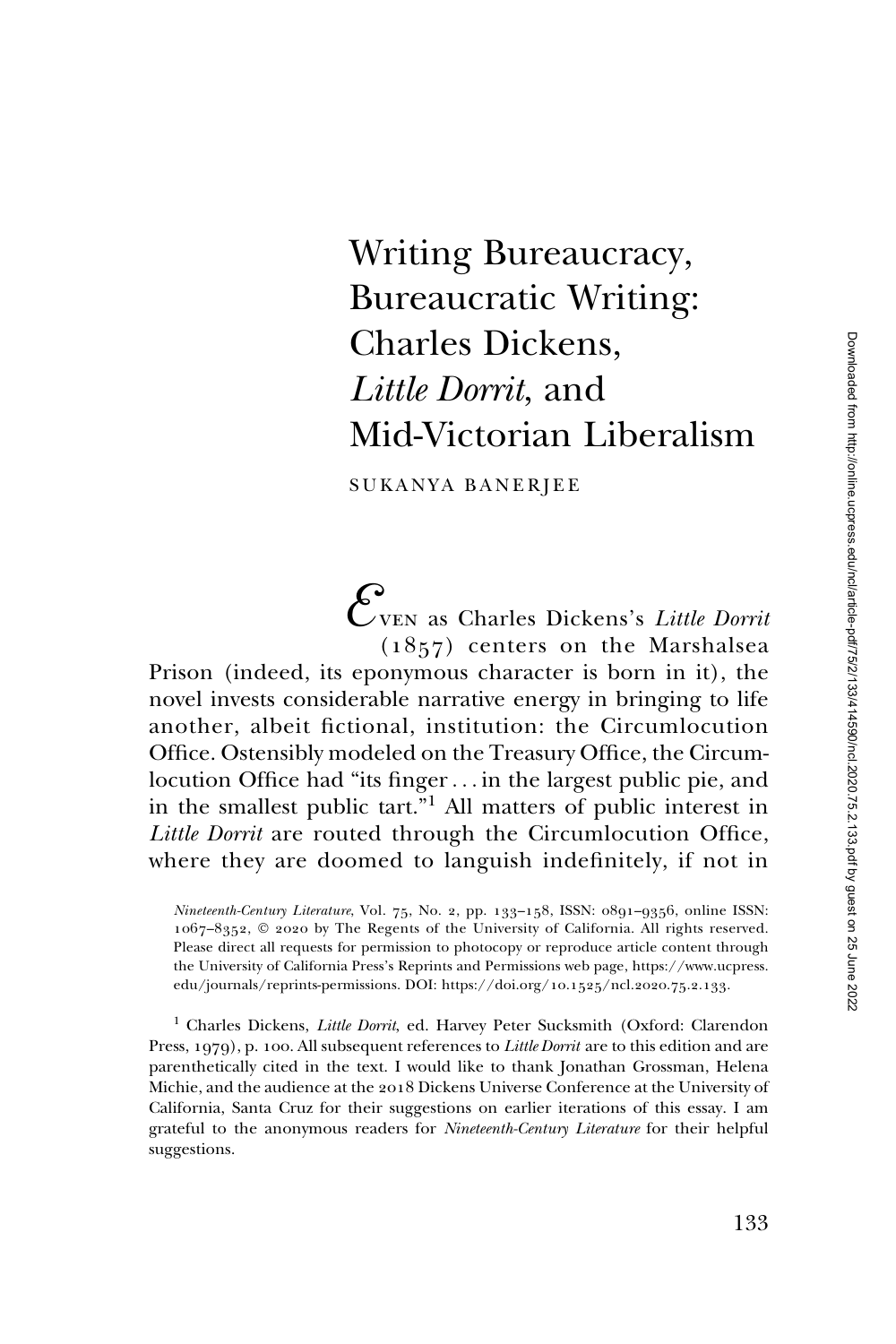perpetuity, for if anything at all can be done about them, then the office, in what is its signature trait, would find a way "HOW NOT TO DO IT" (Little Dorrit, p. 100). But the "not doing" is not characterized by inactivity; on the contrary, the Circumlocution Office is characterized by a great deal of activity—whose result, though, is to thwart or defer any result or resolution. "If another Gunpowder Plot had been discovered half an hour before the lighting of the match," the narrator tells us, "nobody would have been justified in saving the parliament until there had been half a score of boards, half a bushel of minutes, several sacks of official memoranda, and a family-vault-full of ungrammatical correspondence, on the part of the Circumlocution Office" (p. 100). Bound by process that is at once excessive, routine, and seemingly aimless, the Circumlocution Office, though parodying the Treasury Office in obvious ways, refers more expansively to the business of officialdom itself: it refers to state bureaucracy.

Little Dorrit has become emblematic in its critique of bureaucracy. In writing about bureaucracy in the nineteenthcentury United States, Amanda Claybaugh credits Little Dorrit for introducing two new tropes—the Circumlocution Office and the mantra of "How Not to Do It"—that added to a growing discourse about bureaucracy "if only to condemn ... [its] characteristic workings."<sup>2</sup> That there should have been a heightened interest in the role and working of bureaucracy in mid-Victorian Britain is not surprising, given that exigencies of war have historically called for the large-scale administrative expertise that bureaucracies promise.<sup>3</sup> Indeed, Britain's losses in the Crimean Peninsula in the wake of the Battle of Balaclava  $(1854)$ —losses that were attributed to official mismanagement—led to rebuke, discussion, and investigation of government offices and protocols of administration. Dickens, an active participant in these exchanges, joined the Administrative Reform Association in 1855, delivering an impassioned speech at its meeting in June 1855. At that point, he was already a few

<sup>&</sup>lt;sup>2</sup> Amanda Claybaugh, "Bureaucracy in America: De Forest's Paperwork," Studies in American Fiction, 37 (2010), 206.

<sup>&</sup>lt;sup>3</sup> See Christopher Dandeker, Surveillance, Power, and Modernity: Bureaucracy and Discipline from 1700 to the Present Day (New York: St. Martin's Press, 1990), p. viii.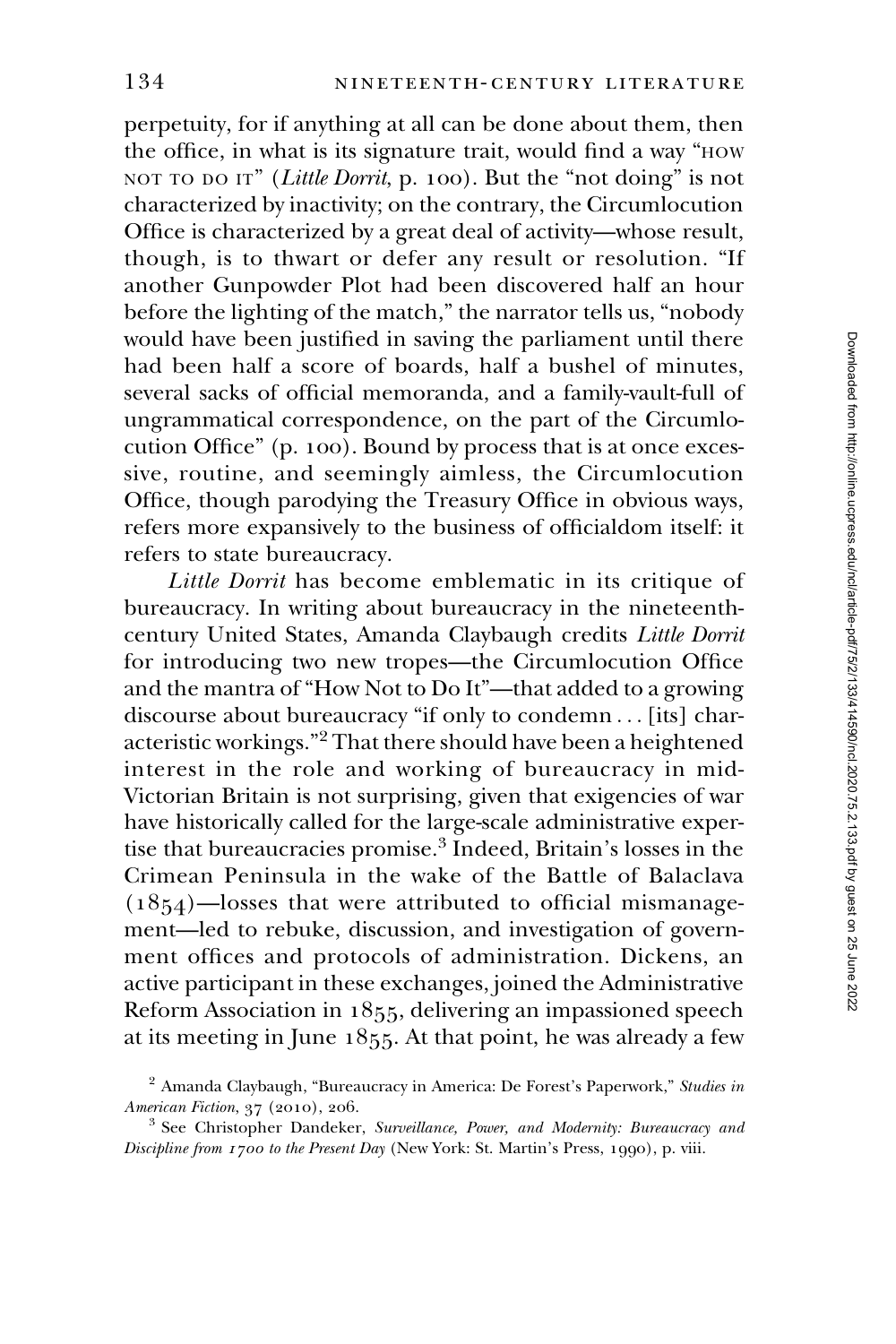weeks into writing Little Dorrit, termed by some critics as his "most topical" novel.<sup>4</sup> As Dickens wrote to William Macready in October 1855, "In No. III of my new book I have been blowing off a little of the indignant steam which would otherwise blow me up."<sup>5</sup> Notably, the title of the novel at that time was "Nobody's Fault" (a point that I will return to). But what I would like to emphasize here is the extent to which Dickens's criticism of bureaucratic bungling has made Little Dorrit, particularly in its depiction of the Circumlocution Office, a byword for an anti-bureaucratic sentiment that views bureaucracies as inept at best and tyrannical at worst, an attitude that we are now familiar with but that was only part of an evolving discourse on bureaucracy over the course of the nineteenth century.

What I propose in this essay, therefore, is a reading of Little Dorrit that does not take its purported anti-bureaucratism for granted. Dickens's novel, I suggest, calls for a more layered reading of bureaucracy. It is not only that the bureaucracy forms an important component of the novel, but also that it constitutes what we might consider a "structuring paradigm."<sup>6</sup> The bureaucracy in *Little Dorrit* models—quite salubriously, I suggest—a bureaucratic sensibility that in its programmatic routinization we otherwise tend either to disavow or to demarcate from what I very loosely refer to as a "literary" imaginary, one that is seemingly more vital, dynamic, and responsive. It is precisely this movement away from the "bureaucratic" and toward the "literary" that underwrites much of the critical commentary on the Circumlocution Office.<sup>7</sup> It is also a movement that Little Dorrit ostensibly warrants, in ways that foist

 $4$  Harvey Peter Sucksmith, "Introduction," in *Little Dorrit*, ed. Sucksmith, p. xv.

 $5$  Charles Dickens, letter to William Macready, 4 October 1855, in The Letters of Charles Dickens, ed. Madeleine House, Graham Storey, and Kathleen Tillotson, et al., 12 vols. (Oxford: Clarendon Press, 1965-2002), VII, 716.

<sup>6</sup> Dean de la Motte, "Writing Fonctionnaires, Functions of Narrative," L'Esprit Createur, 34, no. 1 (1994), 22.

 $7$  My use of "literary" here is very circumspect. What does or does not count as "literary" at any given historical moment is shifting and contingent. In that respect, the distinction from the "bureaucratic" seems in fact to play an instrumental role in defining the literary. For a related discussion about the construction of literariness with relation to market values, see Deidre Shauna Lynch, The Economy of Character: Novels, Market Culture, and the Business of Inner Meaning (Chicago: Univ. of Chicago Press, 1998).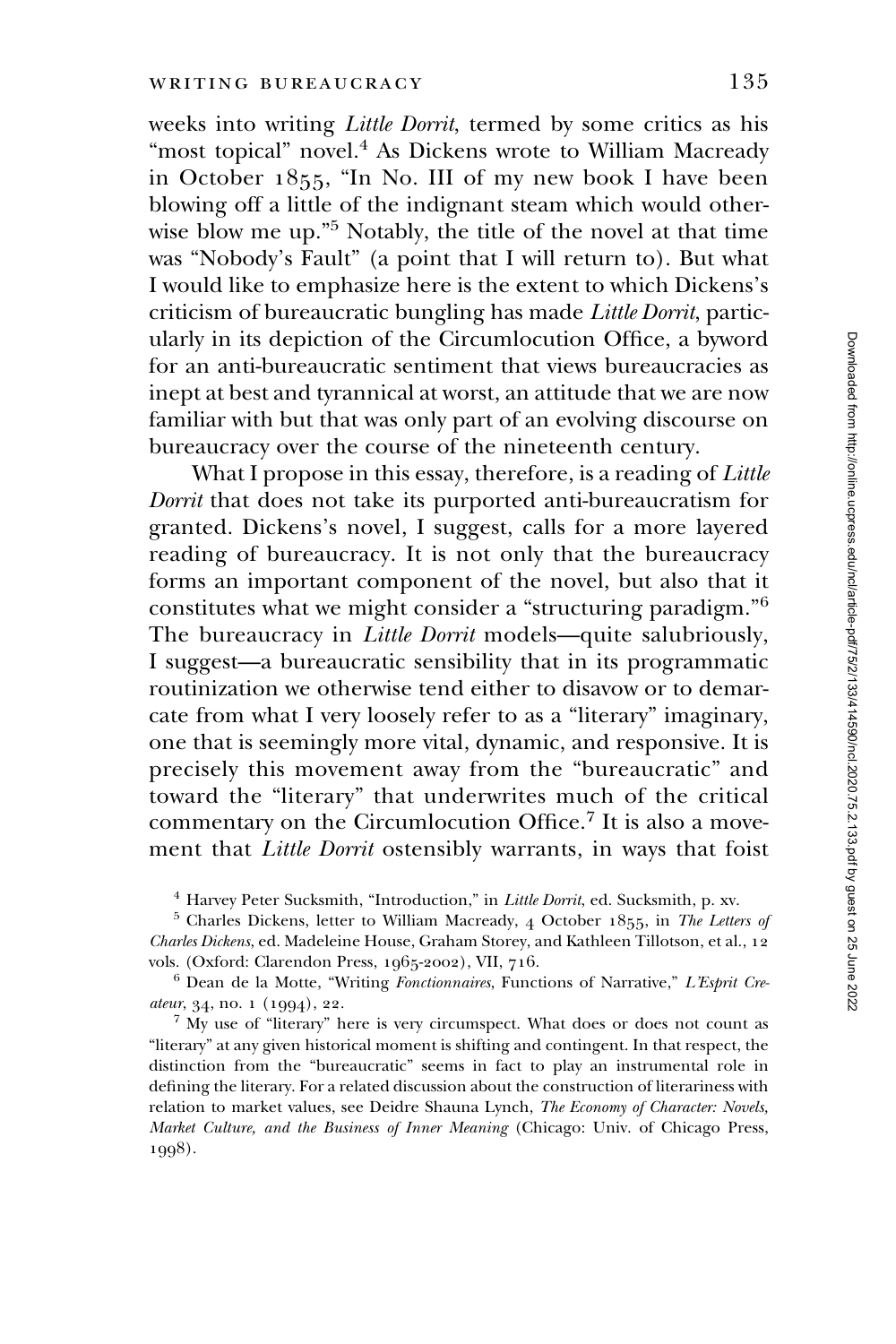a demarcation between the two realms—which, I contend, otherwise bleed into each other, producing what I refer to here as "bureaucratic writing." "Bureaucratic writing," I suggest, not only returns us to an earlier moment in the discourse of bureaucracy but also reminds us of the intimate link between "writing" and bureaucracy: bureaucracies, after all, produce a great deal of writing. However, I do not want to flatten the difference between the writing that bureaucracies produce and the writing that, say, novelists produce; rather, I want to use the idea of "bureaucratic writing" to think about the overlap as well as the divergence between the "literary" and the "bureaucratic," if only because both the overlap and the divergence were equally critical in vivifying mid-Victorian conceptions of liberal politics.

In what follows, I examine Dickens's engagement with bureaucracy while he was writing Little Dorrit. In so doing, I pay particular attention to the two titles of the novel, which indicate a more nuanced engagement with bureaucracy than critics usually acknowledge. Teasing out this nuance is important inasmuch as it reveals a stated contradiction at the heart of mid-Victorian liberalism, which bore a somewhat uneasy relationship with bureaucratic structures. Even as the rationalized expertise of bureaucracy offered a model of disinterested governance and an armature for a reformist liberal state, there was also considerable anxiety about an overly centralized bureaucracy and/or the effects of its routinized working. In this essay, I examine some of these concerns by referring briefly to the work of John Stuart Mill. In the final section of the essay, I then consider how Little Dorrit mediates these contradictory attitudes toward the bureaucracy. The novel proffers a response that, I suggest, construes at once a constructive role for the bureaucracy in relation to mid-Victorian reform and also a potentially revisionary role in terms of our notions of bureaucracy that are otherwise strongly influenced by Max Weber, who famously referred to the "iron cage" of bureaucracy.<sup>8</sup>

<sup>&</sup>lt;sup>8</sup> See Max Weber, *The Protestant Ethic and the Spirit of Capitalism*, trans. Talcott Parsons (London: G. Allen and Unwin Ltd., 1930), p. 181. The phrase "iron cage," however, is specifically attributed to Parsons's translation. For a discussion on Weber's writing and Parsons's translation, see Peter Baehr, "The 'Iron Cage' and the 'Shell as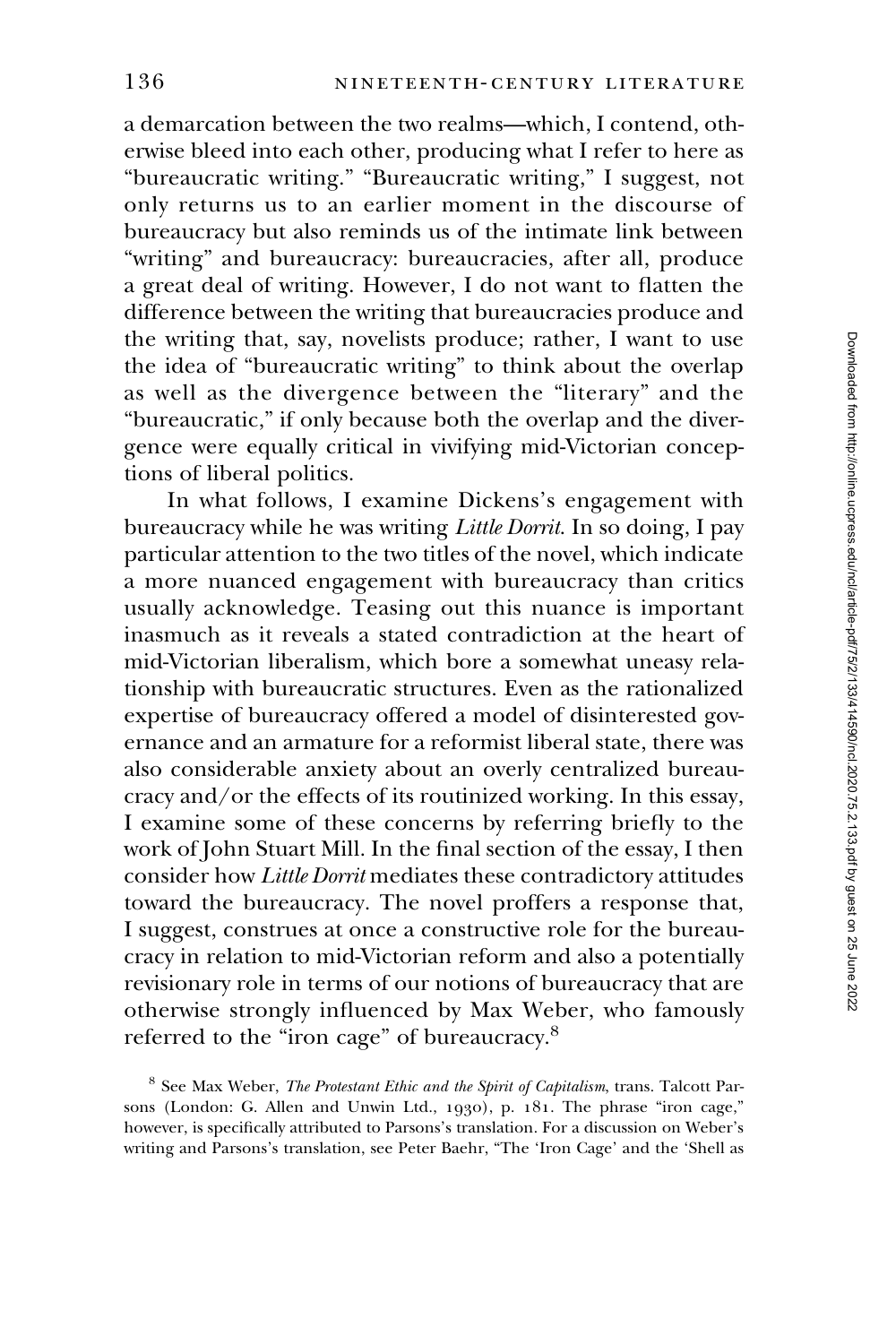As mentioned, Little Dorrit ostensibly warrants a move away from bureaucratic structures—a critical move that Dickens's readers would have been primed to make, given that Dickens made no secret of his displeasure with the current working of state bureaucracy. In the months immediately preceding his writing of the first installment of Little Dorrit, he staged a takedown of bureaucracy in several issues of Household Words.<sup>9</sup> In a thinly allegorical piece in one of the February 1855 issues of the journal (he started drafting Little Dorrit in May 1855), Dickens described how the Prince of Bull was enthralled by his fairy godmother, Tape.<sup>10</sup> Tape is hardly a benevolent patron. Rather, she is meddlesome enough to take it upon herself to oversee every aspect of the running of Bull's kingdom. In doing so, she ruins any chance of progress or development in the kingdom, for as soon as she touches anything with her wand (which she is wont to do), reams of red tape appear that then immediately suspend whatever business is being negotiated. Dicken's evident animus toward red tape, however, was not of the moment. This 1855 article had a precedent in an article that he published in Household Words in 1851. Titled "Red Tape," the article points to the "public functionary," the "Red Tapist," who, "in either House of Parliament... will pull more Red Tape out of his mouth, at a moment's notice, than a conjuror at a Fair."<sup>11</sup> And, as we are balefully reminded, the Red Tapist "bound NELSON and WELLINGTON hand and foot with [red tape]—ornamented *nou woras*. In a time<br>1855 issues of the jc<br>May 1855), Dickens<br>enthralled by his fa<br>a benevolent patron<br>take it upon herself<br>Bull's kingdom. In d<br>or development in t<br>anything with her was<br>red tape appear that<br>ness is bei

Hard as Steel': Parsons, Weber, and the Stahlhartes Gehäuse Metaphor in The Protestant Ethic and the Spirit of Capitalism," History and Theory, 40 (2001), 153-69.

 $9$  In sifting through the terminology of the time (and of Dickens's writings), Trey Philpotts argues that in calling for administrative reform, Dickens's animus was directed not toward the civil servants but the politicians heading the bureaucracies (see Philpotts, "The 'Civil Service' and 'Administrative Reform': The Blame Game in Little Dorrit," Dickens Quarterly, 17 (2000), 18.

<sup>&</sup>lt;sup>10</sup> See [Charles Dickens], "Prince Bull. A Fairy Tale," *Household Words*, 2 (1855), 49-51.

<sup>&</sup>lt;sup>11</sup> [Charles Dickens], "Red Tape," Household Words, 2 (1851), 481.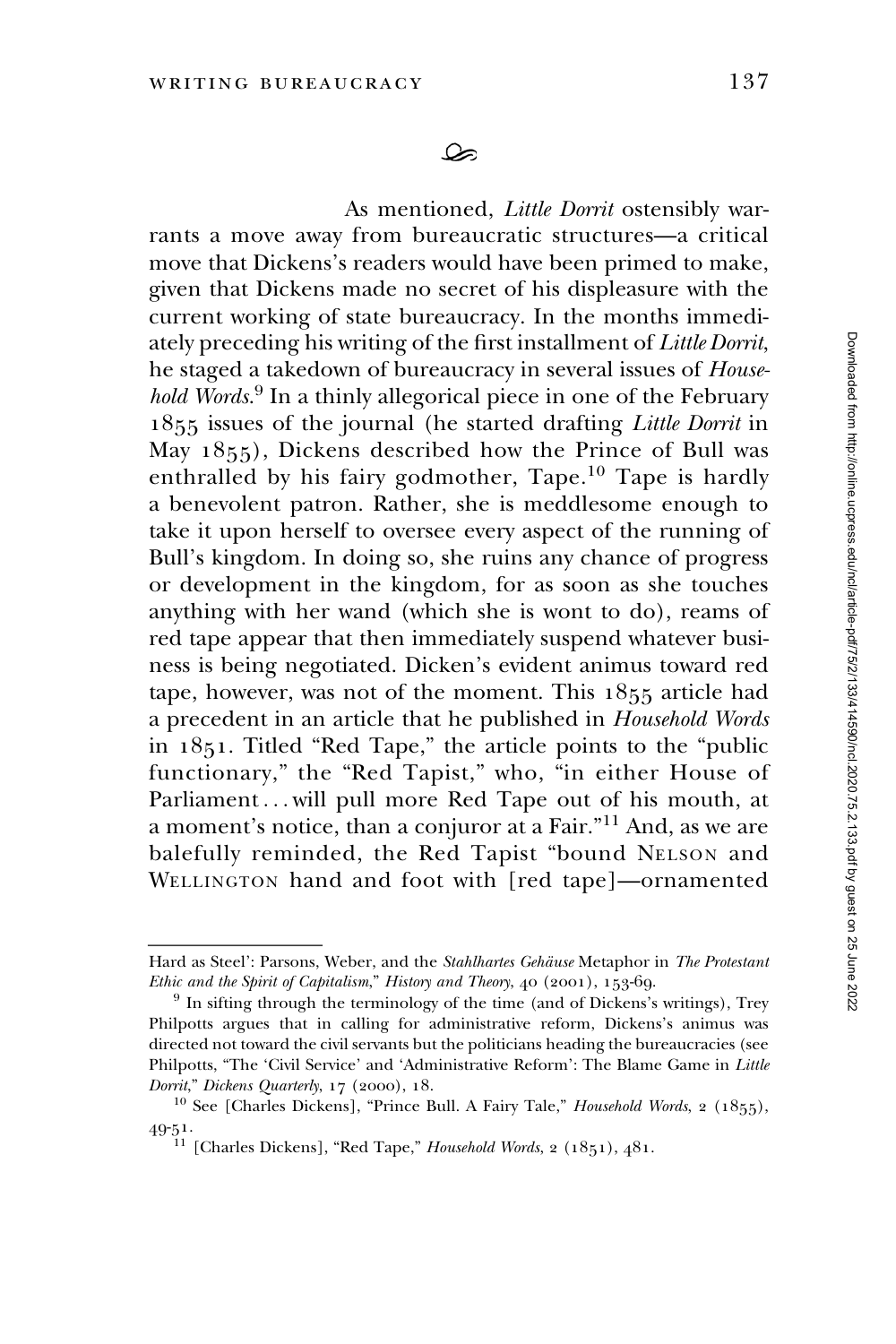them, all over, with bunches of it—and sent them forth to do impossibilities" ("Red Tape," p. 481).

Whereas in 1851 the bureaucratic impairment of army and naval operations could be lamented with characteristic Dickensian exaggeration and the luxury of hindsight that a relatively long period of peace could afford, by 1855 the ongoing losses suffered by the British army in Crimea on account of official mismanagement added urgency to Dickens's observations. As Dickens recounts in his 1855 tale of Prince Bull, chances of Bull's victory in his war with Prince Bear are scuttled by Tape, who visits the troops with the result that provisions and supplies meant for the troops do not reach their intended destination.<sup>12</sup> Indeed, the events at Crimea were a topic of public debate and outcry, and the Commissariat, the department of the Treasury responsible for feeding the troops, paying them, clothing them, and arranging for land transport, was found wanting in the execution of its duties. The Commissary-General, William Filder, was criticized for his rigid adherence to protocol and lack of imagination in responding to rapidly changing circumstances.<sup>13</sup> Military officials reported that the Commissariat returned requisition forms because signatures were "half an inch too low" (Philpotts, "Trevelyan, Treasury, and Circumlocution," p. 294). While such stories may well have been apocryphal, they reflected the popular sentiment of the time, one that sought to hold bureaucratic inflexibility culpable for not just the loss of lives but also what was perceived to be a dent to national pride.

But placing blame turned out to be a slippery exercise. When Sir Charles Trevelyan, Assistant Secretary of the Treasury and administrative head of the Commissariat, appeared before the Sebastopol Committee, just two weeks before Dickens started writing Little Dorrit, he shifted blame away from the Commissariat onto other departments, who in turn did the same.<sup>14</sup>

<sup>12</sup> See Dickens, "Prince Bull," p. 50.

<sup>&</sup>lt;sup>13</sup> See Trey Philpotts, "Trevelyan, Treasury, and Circumlocution," Dickens Studies Annual, 22 (1993), 295.

<sup>&</sup>lt;sup>14</sup> See Philpotts, "Trevelyan, Treasury, and Circumlocution," p. 294. The Sebastopol Committee was appointed in 1855 to investigate the mishandling of the military campaign.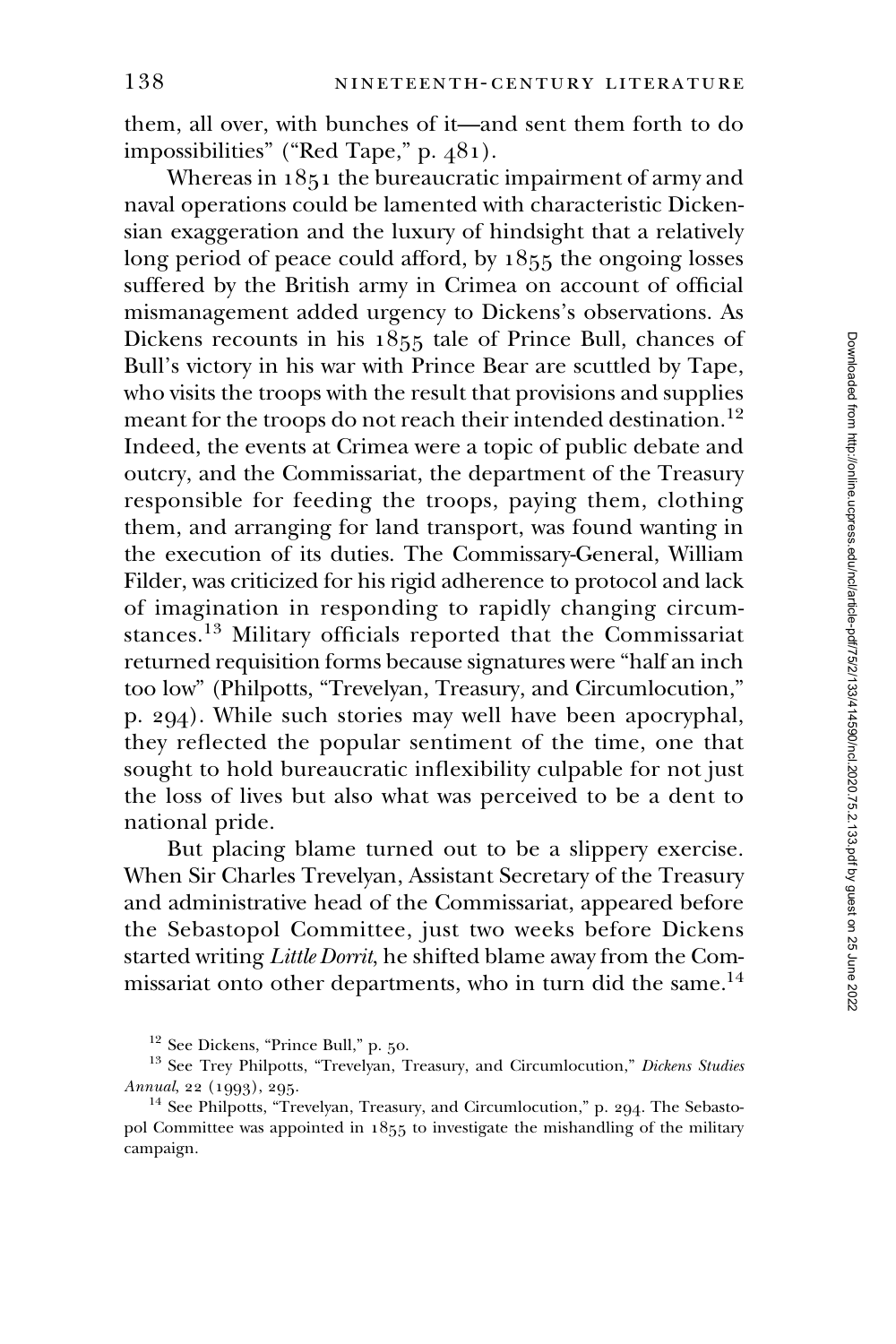Trevelyan's evasive testimony was but a culmination of a seemingly endless round of finger-pointing that had already been under way, for works with titles such as "Whom Shall We Hang?" (an 1855 pamphlet) and "Who is to Blame?" (in the January 1855 Catholic Standard) had begun to appear even before the much-publicized hearings of the Sebastopol Committee took place. But the difficulty in pinning blame was compounded by the fact that once the obvious face of the bureaucracy—its politically appointed leaders—absolved themselves of any wrongdoing (just as Barnacle does in the House of Commons in Little Dorrit, as indeed had Trevelyan before the Sebastopol Committee), one cannot really blame anyone given the necessarily anonymous, faceless nature of the bureaucracy. That the bureaucracy is depersonalized should not be attributed to a lapse on its part; rather, it counts as its precondition. Bureaucracy, as Max Weber points out, "develops the more perfectly the more the bureaucracy is 'dehumanized,' the more completely it succeeds in eliminating from official business love, hatred, and all purely personal, irrational, and emotional elements which escape calculation."<sup>15</sup> Although comprised of individuals, bureaucracy functions best, then, when it is evacuated of the traces of "personal," the "individual." Therefore, even if the Commissariat was to accept collective blame in the aftermath of the losses in Crimea, in this and every other such case the structure of the bureaucracy can offer no obvious scapegoat: which individual, exactly, can you blame? Whose fault is it? The debacle at Crimea seemed to be "Nobody's Fault"—a term that Bentley's Miscellany used in February 1855, one that not only foretold the outcome of the Sebastopol Committee hearings but also commented on the nature of bureaucracy itself.<sup>16</sup>

<sup>&</sup>lt;sup>15</sup> Max Weber, "Bureaucracy" (1921), in From Max Weber: Essays in Sociology, ed. and trans. H. H. Gerth and C. Wright Mills (New York: Oxford Univ. Press, 1946), p. 216.

<sup>16</sup> See [Anon.], "State of the Army before Sebastopol—Mismanagement of the War," Bentley's Miscellany, 37 (1855), 111. In a compelling argument, Daniel M. Stout considers the difficulty of apportioning blame or culpability in a liberal context that despite its overt individualism is actually split "between the individualism of justice and the corporateness of both actors and actions" (Stout, Corporate Romanticism: Liberalism, Justice, and the Novel [New York: Fordham Univ. Press, 2017], p. 11).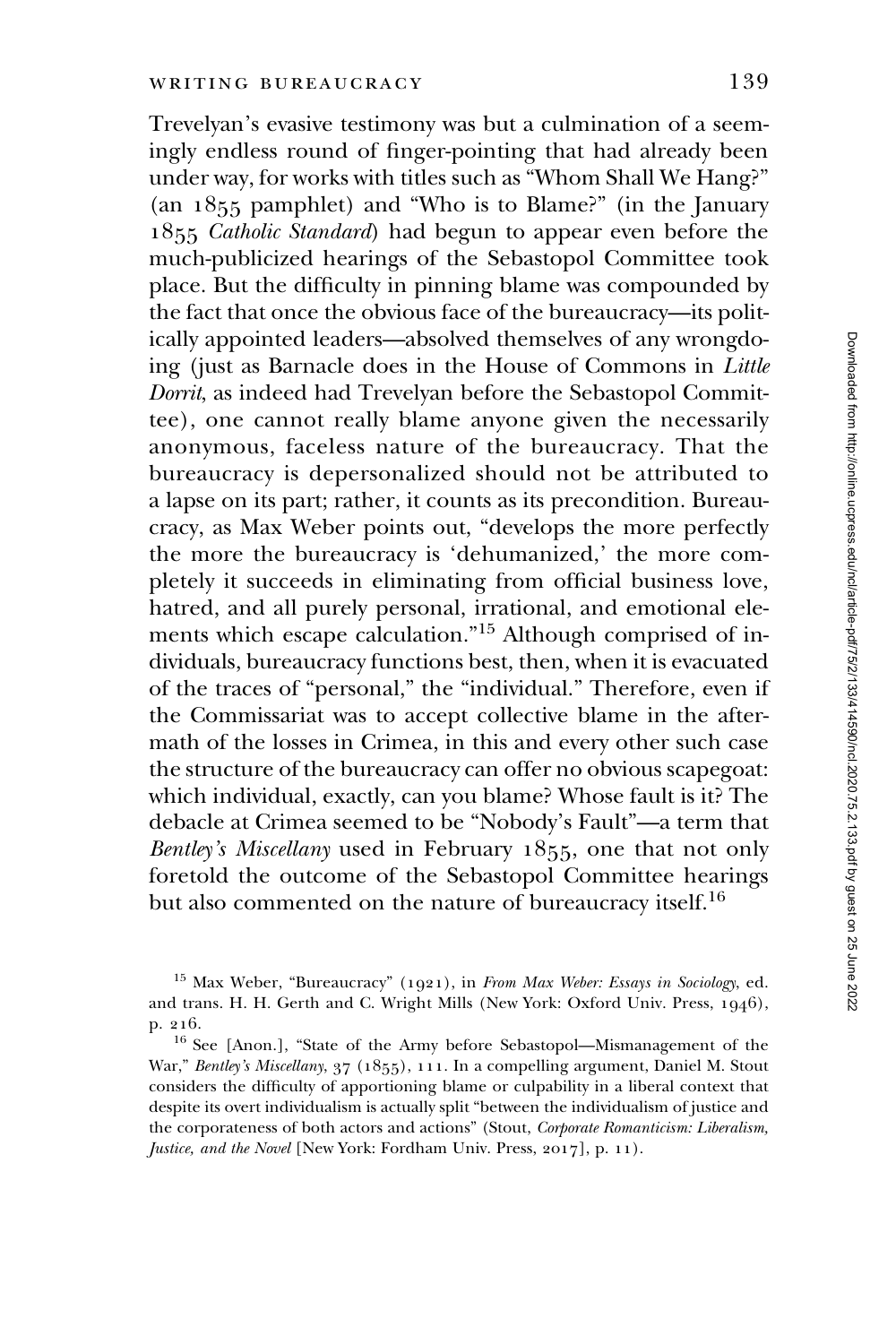Dickens's initial decision to title Little Dorrit "Nobody's Fault," then, seems to capture the particular crisis of culpability that a depersonalized bureaucracy poses. But to link the original title directly to the Crimean issue seems to particularize the scope of the novel in a way that does disservice to it. Lionel Trilling in fact accounts for the perceived shortcomings of Little Dorrit—its lack of Dickens's characteristic verve, for instance by noting that "the imagination of Little Dorrit is marked not so much by its powers of particularization as by its powers of generalization and abstraction. It is an imagination under the dominion of a great articulated idea, a moral idea."<sup>17</sup> Dickens's early notes for the novel suggest a similarly broad idea, though he comes at it from a different perspective. "Nobody's Fault," the notes indicate, was to depict "the people who lay all their sins negligences and ignorances, on Providence."<sup>18</sup> But the title, which was meant to be ironic on a moral register, ceased to be so when the complexion of ongoing political events made the culpability of an entire system so abundantly clear that the idea of individual blame—which the novel had originally intended to portray, albeit in more expansive terms—became either irrelevant or, in the context of the bureaucracy, problematic.<sup>19</sup> Given that Dickens changed the title of the novel soon after writing chapter 10, "Containing the Whole Science of Government" (which is the sustained chapter on the Circumlocution Office), it is plausible to surmise that the question of culpability now bore a more immediate but wider systemic referent. It is significant, then, that commentators such as Harvey Peter Sucksmith view the change to the title Little Dorrit as a move away from a negative and pessimistic view of systemic forces to a more (individualized) affirmative "counter-theme of enlightenment, freedom, duty, and love" (Sucksmith, "Introduction," p. xxi). Sucksmith also notes that whereas Dickens's writing process in the earlier stages of the novel was more labored and frustrating than usual, the new title gave him

<sup>&</sup>lt;sup>17</sup> Lionel Trilling, "Little Dorrit," Kenyon Review, 15 (1953), 589.

<sup>18</sup> Quoted in Harvey Peter Sucksmith, "Appendix A: Dickens's Notebook: Memoranda Relating to Little Dorrit," in Little Dorrit, ed. Sucksmith, p. 804. Also quoted in John Forster, The Life of Charles Dickens, 2 vols. (London: Chapman and Hall, 1876), II, 383.

<sup>19</sup> See Sucksmith, "Introduction," p. xxi.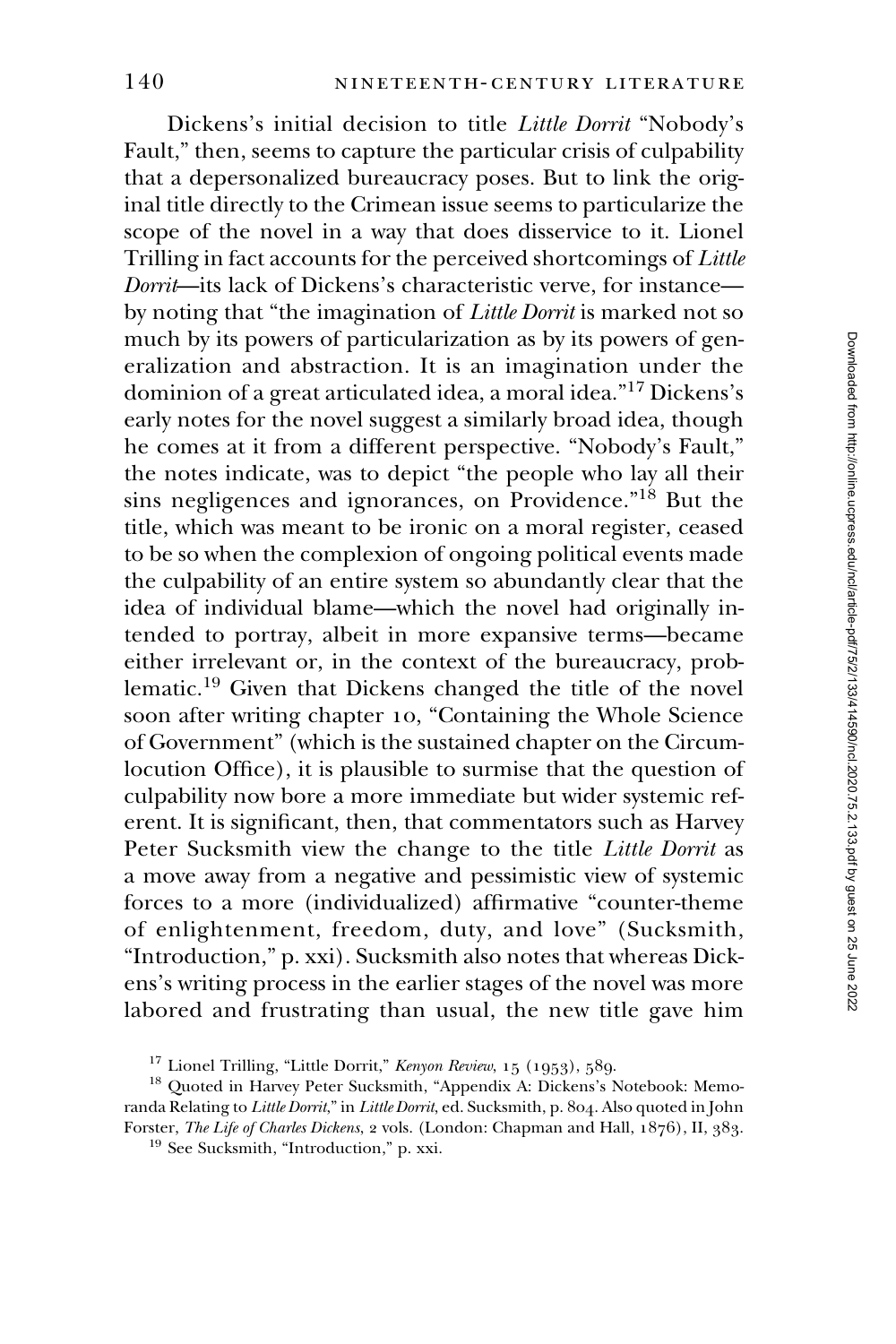a clearer sense of direction, ensuring a smoother writing process.<sup>20</sup> Dickens's writing of the novel—indeed, his writings about the writing of the novel—is a subject that I will touch upon toward the end of this essay. But for now, I want to suggest that the tendency to track the movement from "Nobody's Fault" to *Little Dorrit* in the emancipatory or redemptive terms outlined by critics such as Sucksmith seems too easy, too pat. It pits "system" (implied by "Nobody's Fault") against "individual" (implied by "Little Dorrit"), with the latter triumphing over the former in ways that, for later readers such as George Orwell, blunt or leave incomplete the systemic critique that Dickens's novel might have inaugurated or been occasioned by.21

My intent is not to read Little Dorrit with a view to underlining its effectiveness (or lack thereof) in critiquing systems that are embodied here, ironically enough, by the bureaucracy. Rather, I wish to draw attention to the considerably more complex response that the idea of bureaucracy evidently elicited in the mid-Victorian liberal imagination. It is such a response that Little Dorrit registers even as its nuanced treatment of the bureaucracy has been overlooked by literary scholarship that tends to take the novel's—and, indeed, the period's—purported anti-bureaucratism at face value. But if we were to take Victorian anti-bureaucratism for granted, then we would be hard-pressed to account for the widespread support for strengthening bureaucratic structures in the colonies from those who otherwise decried it "at home." We would be able to do so only by resorting to a logic of "colonial difference." Such a logic is reproduced, howsoever inadvertently, by being taken at face value. For instance, in squaring his observation of the history of anti-bureaucratic sentiment over the course of the nineteenth century with the anomalous redoubling of bureaucratic structures in India (in the aftermath of 1857), Daniel Bivona notes: "Yet, one need not be too surprised by this: imperial and military affairs seem, throughout the nineteenth century, to provide the most consistent exceptions to

<sup>20</sup> See Sucksmith, "Introduction," p. xxi.

<sup>&</sup>lt;sup>21</sup> See George Orwell, "Charles Dickens" (1940), in his Critical Essays, (London: Secker and Warburg, 1946), pp. 52-53. Orwell's comment referred to Dickens's purported critique of political and administrative systems.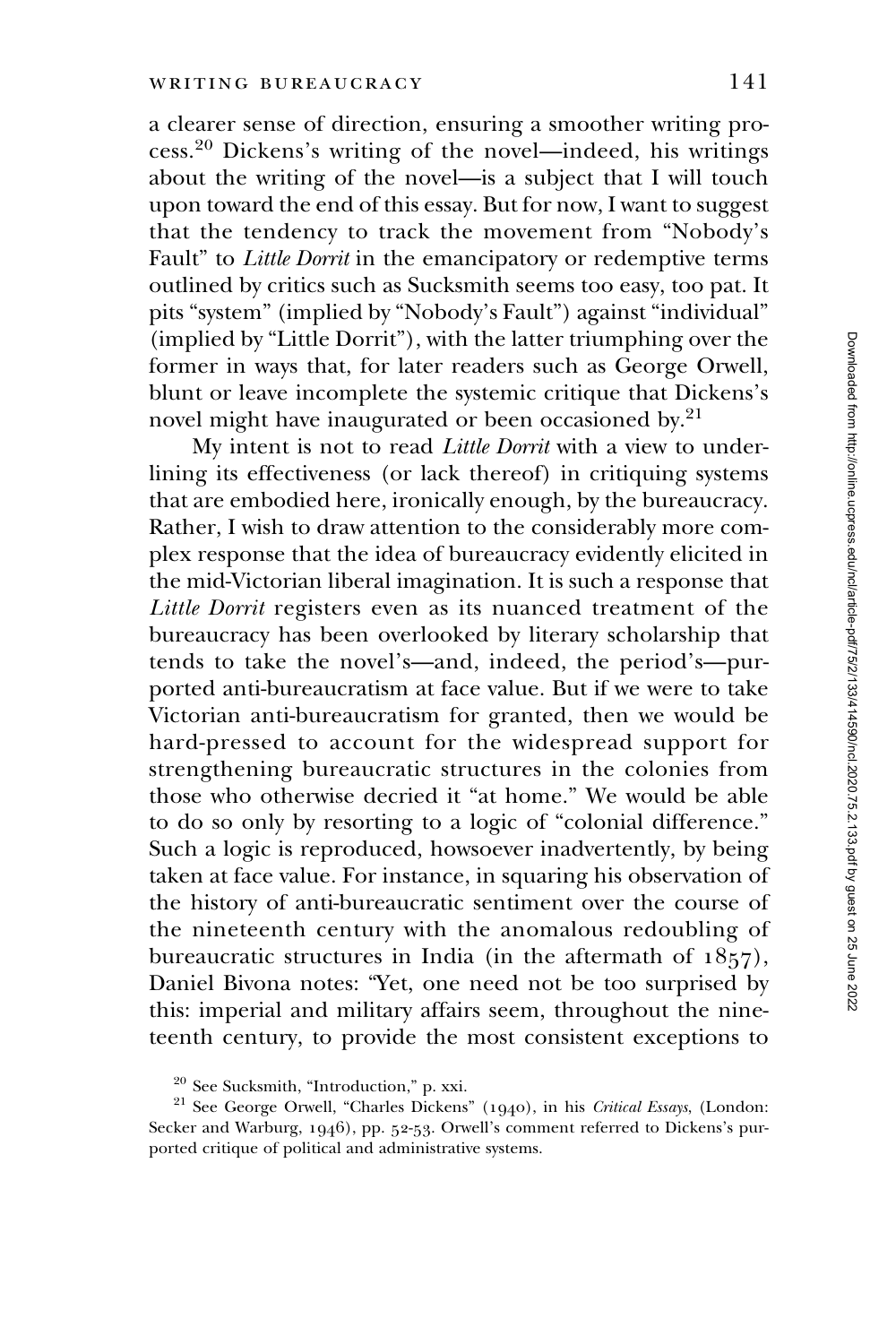the general rule of British animus toward the exercise of governmental bureaucratic power."22 There is no denying that military exigencies elicited the most urgent calls for bureaucratic reorganization. There is no gainsaying, either, the logic of colonial difference that underwrote liberal imperial policy. Yet as Uday Mehta, among others, has shown, the idea that colonies could or should be treated differently than Britain stemmed from a contradiction intrinsic to the otherwise normativizing bent of liberal thought.<sup>23</sup> It is precisely in the contradictions of liberal thought that I locate the more complex bureaucratic response registered by Little Dorrit.

The support for colonial bureaucracies, then, emerges not as an exception but as a more pronounced variant of the multivalent response that bureaucracy elicited in England. Admittedly, this essay is not about colonial bureaucracy, although that is something I examine at the end of the essay. But my positioning of a discussion of colonial bureaucracy at the end is not by any measure meant to spatially mark the limits of liberalism (a function that the invocation of colonies performs all too often in our scholarship). Rather, by focusing more on the multivalent response that the bureaucracy elicited in mid-Victorian England, I wish to render the relation between metropole and colony more proximate in ways that highlight the vexations of liberal practice in a broader frame, one that the fabled distinction between "Home" and "Away" otherwise and misleadingly—forecloses.

In my reading of *Little Dorrit*, therefore, I keep both of its titles in my sight line, rather than reading them sequentially. Doing so allows me to advance a few suggestions. First, the transition from acknowledging the primacy of system to that of the individual, seemingly implied by the change in title, is by no means smooth or complete, if it is attempted at all. Second, even if the plot privileges individual over system, the novel does not do so at the level of character. And finally, this misalignment between plot and character accounts for the novel's

<sup>22</sup> Daniel Bivona, "Conrad's Bureaucrats: Agency, Bureaucracy and the Problem of Intention," Novel: A Forum on Fiction, 26 (1993), 152.

<sup>&</sup>lt;sup>23</sup> See Uday Singh Mehta, Liberalism and Empire: A Study in Nineteenth-Century British Liberal Thought (Chicago: Univ. of Chicago Press, 1999).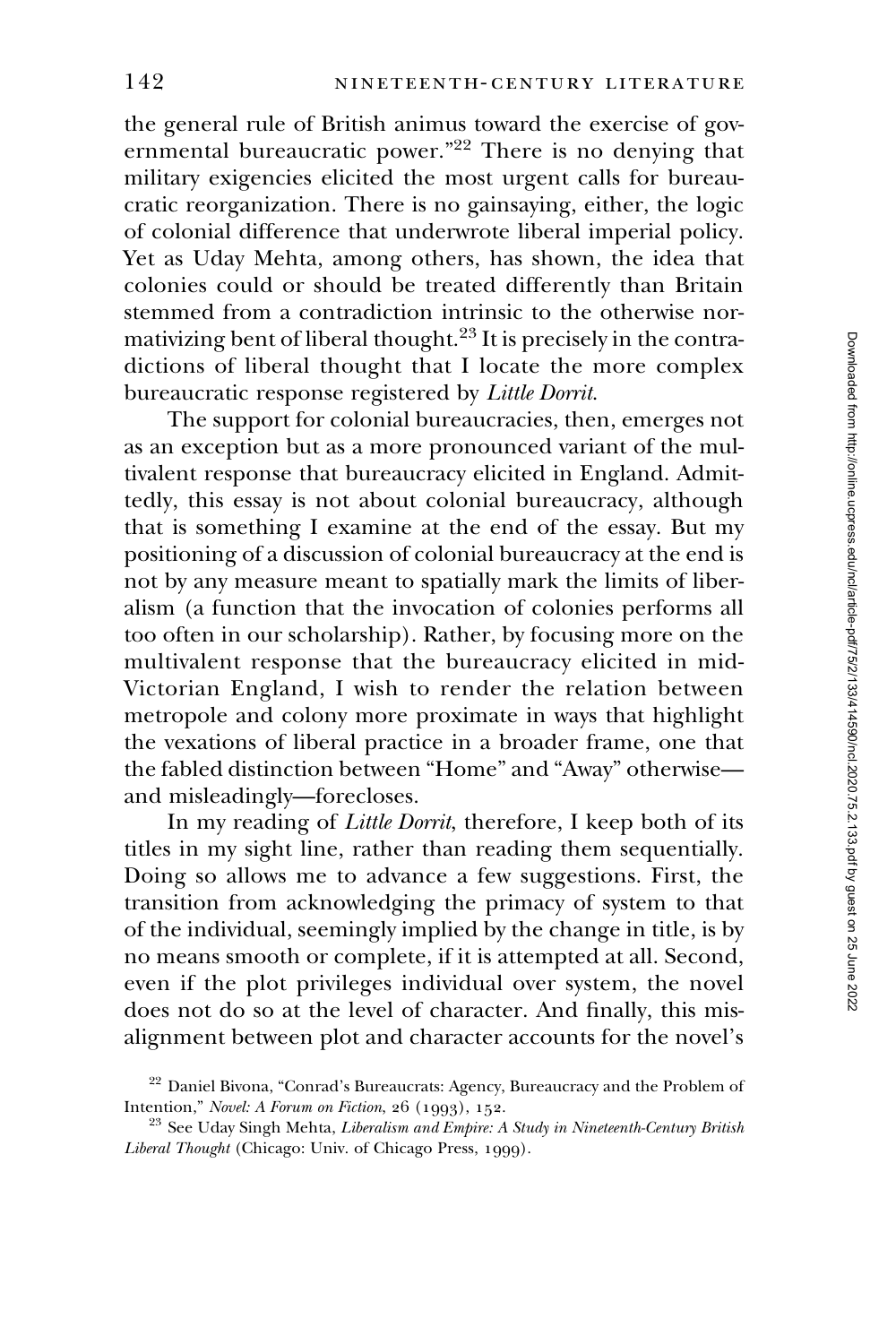subdued tone. (Trilling referred to *Little Dorrit* as not having "gusto" ["Little Dorrit," p. 589]; in another context, George Levine refers to the novel as "thematiz[ing] failure of energy.")<sup>24</sup> I read *Little Dorrit's* subdued tone as a mark of its ambivalence. The novel's ambivalence signals what I have been calling "bureaucratic writing," which models a response to bureaucracy—such that we love to hate it or, more accurately, have to love to hate it, if only to keep alive the possibilities of political representation. Loving to hate bureaucracy would be one way of mediating the dilemma of mid-Victorian liberalism that, as Elaine Hadley points out, "disengaged from the intimacy of personalities" but was simultaneously haunted by the thought that the "deliberative subject" so produced would also be "the automatic subject, impelled not by reason and reflection but unthinking reflex fueled externally."<sup>25</sup> Loving to hate the bureaucracy, then, operates along the dual axis of disavowal and attachment that renders the bureaucracy regenerative and animate but does not implicate us in it.<sup>26</sup> In terms of Dickens's novel, therefore, to find comfort in the Dorrits' release from the Marshalsea or the culminating event of Amy and Arthur's marriage over and against the soul-crushing unresponsiveness of the Circumlocution Office is not to yield to a compromised reading of the novel but to offer the necessary liberal response that its plotline cultivates. But the significant feature of Little Dorrit is the fact that even as it depicts the Circumlocution Office in ways that produce the response outlined above, it does not dispense with a bureaucratic sensibility, which informs not only how the novel writes its characters but also how the novel itself was written.

<sup>24</sup> George Levine, Darwin and the Novelists: Patterns of Science in Victorian Fiction (Chicago: Univ. of Chicago Press, 1988), p. 156.

<sup>25</sup> Elaine Hadley, Living Liberalism: Practical Citizenship in Mid-Victorian Britain (Chicago: Univ. of Chicago Press, 2010), pp. 52, 56.

<sup>26</sup> In this respect, the logic of loving to hate the bureaucracy also draws on that of the "complaint" that, as Lauren Berlant notes, functions "as a register... of the conditions of bargaining that allow people to maintain both their critical knowledge and their attachments to what disappoints" (Berlant, The Female Complaint: The Unfinished Business of Sentimentality in American Culture [Durham, N.C.: Duke Univ. Press, 2008], p. 22).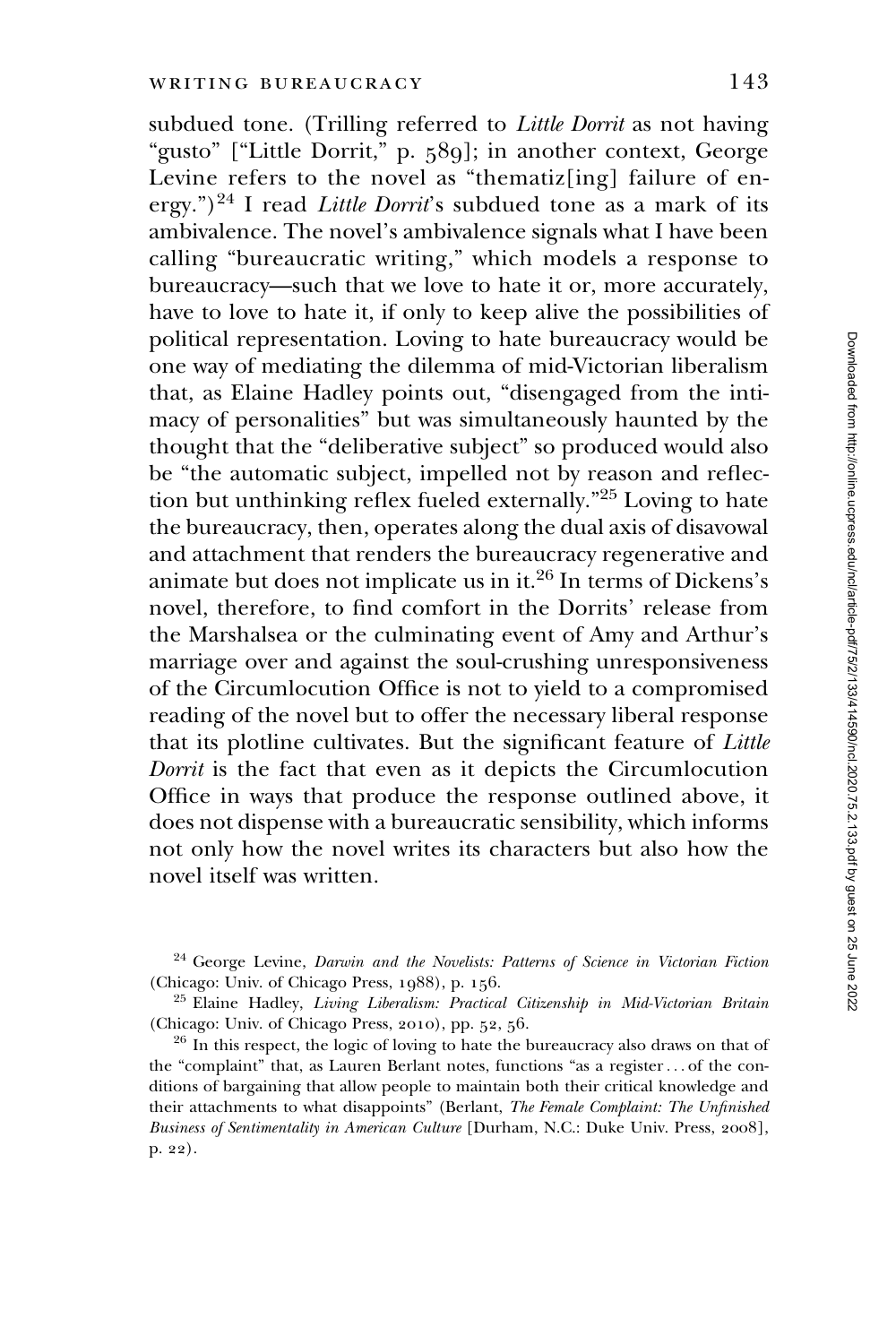ھک

In Considerations on Representative Government, which was published in 1861 but most of which John Stuart Mill had already been thinking and writing about in the previous decade, Mill underlines the place of bureaucracy in government by noting that a bureaucratic government "accumulates experience, acquires well-tried and wellconsidered traditional maxims, and makes provisions for appropriate practical knowledge in those who have the actual conduct of affairs."<sup>27</sup> However, as Mill is quick to point out,

But it [bureaucratic government] is not equally favourable to individual energy of mind. ...In the profession of government, as in other professions, the sole idea of the majority is to do what they have been taught; and it requires a popular government to enable the conceptions of the man of original genius among them, to prevail over the obstructive spirit of trained mediocrity. (Considerations on Representative Government, p. 439)

In other words, Mill, though recognizing the benefit of a trained administrative cadre, is also alert to the stultification that a routinized bureaucracy engenders even when that routine is modulated by training and expertise. Bureaucratic structures lack, as Mill points out, "vital principle," and he looks to "the man of original genius" to add spark or momentum  $(Con$ siderations on Representative Government, p. 439). But as appealing as the idea of a popular government is, as is the sway of "the man of original genius," Mill is nonetheless considerably circumspect about putting everything in store by the "popular" or the "individual." As he cautions, "But it is, at the same time, one of the most important ends of political institutions... to secure, as far as they can be made compatible, the great advantage of the conduct of affairs by skilled persons, bred to it as an intellectual profession, along with that of a general control vested in, and seriously exercised by, bodies representative of the entire

 $27$  John Stuart Mill, Considerations on Representative Government (1861), in Collected Works of John Stuart Mill, ed. J. M. Robson, et al., 33 vols. (Toronto: Univ. of Toronto Press, 1963-91), XIX, 439.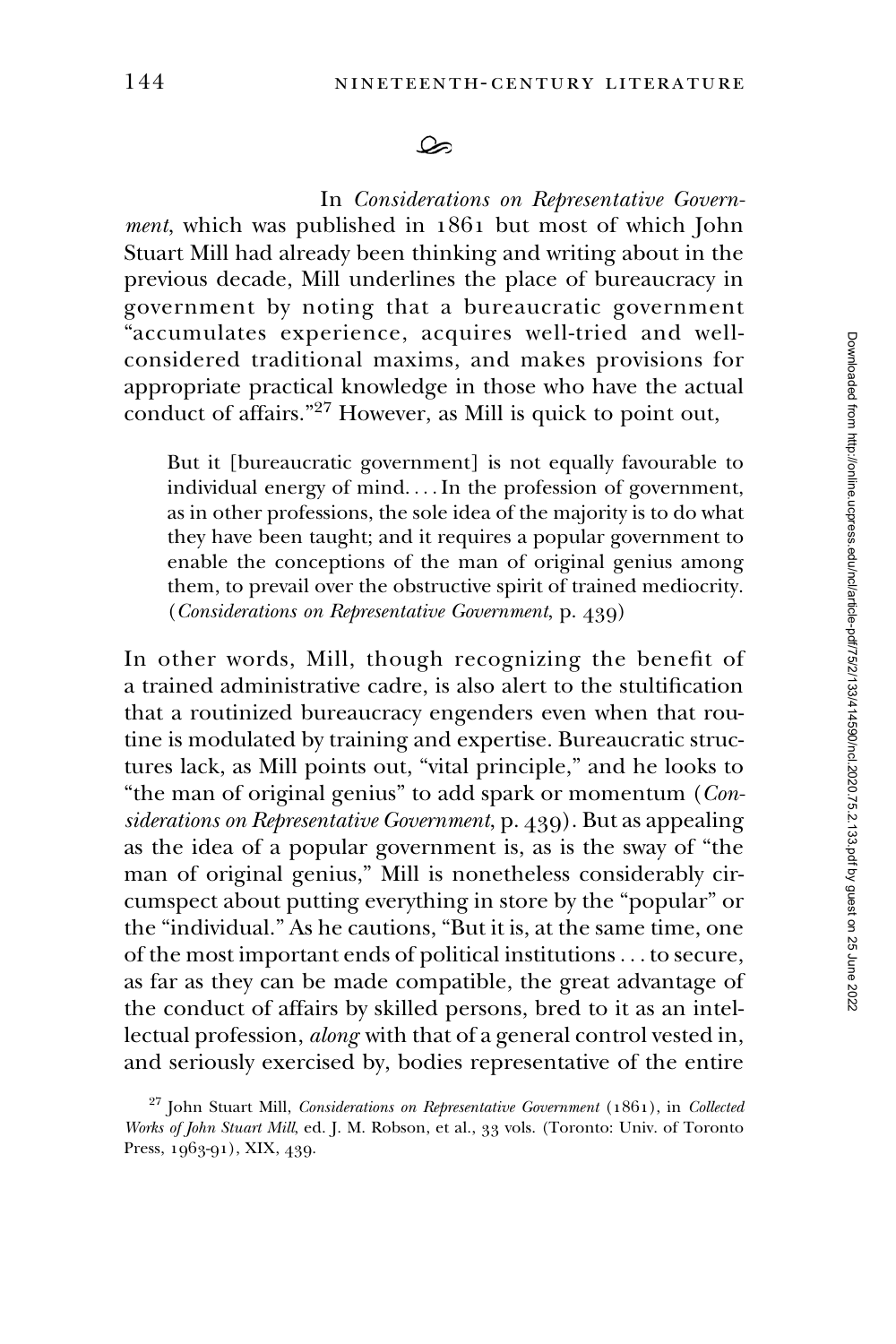people" (Considerations on Representative Government, p. 440; emphasis added).

If, for Mill, it was a balance between the representative and the administrative (the nonelected), the popular and the bureaucratic, the individual and the system, that yielded the ideal mode of governance, then it is worth noting that, for Dickens, such an ideal seemed remote at the time of his writing Little Dorrit. Not only was the bureaucracy compromised, but the ruling class was bankrupt, and the electorate was undiscerning. As Dickens wrote in his October 1855 letter to Macready, "but I have no present political faith or hope—not a grain" (Letters of Charles Dickens, VII, 716). And the reasons for his seemingly unremitting despair are manifold:

We appear to me to have proved the failure of Representative Institutions, without an educated and advanced people to support them. What with teaching people to "keep in their stations"... what with having no such thing as a Middle Class (for, though we are perpetually bragging of it as our safety, it is nothing but a poor fringe on the mantle of the Upper)—what with flunkeyism, toadyism, letting the most contemptible Lords come in for all manner of places...reading the Court Circular for the New Testament ...I do reluctantly believe that the English people are, habitually, consenting parties to the miserable imbecility into which we have fallen, and never will help themselves out of it. (Letters of Charles Dickens, VII, 715–16; emphasis in original)

Evidently, Dickens's displeasure at the bureaucratic aspect of government is proportional to his disappointment in its representative feature. And even as the finality of the forecast in the last line—"and [the English people] never will help themselves out of it"—seems ultimately to put weight on individual choice, judgment, and action, the reference to "English people," and to the sociopolitical structures that they are imbricated in, makes it difficult to isolate individuals and view them as units of and for political representation.<sup>28</sup>

 $28$  One should of course note that this letter (and indeed Little Dorrit) was written more than a decade before the legislation of the Second Reform Bill that extended the franchise. However, not only was the question of expanded political representation very much part of the conversation in the decades preceding the enactment of the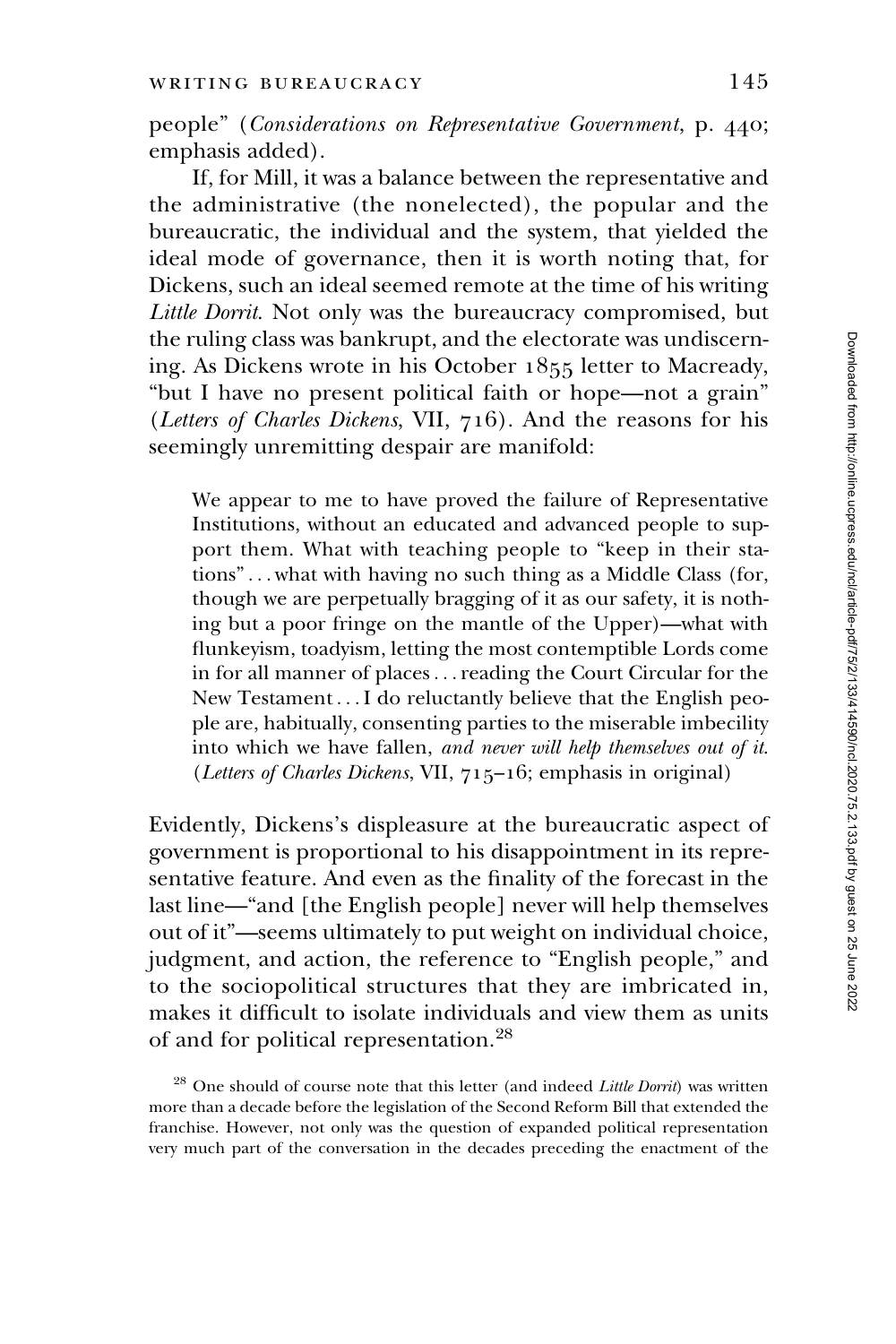Significantly, Dickens wrote this letter to Macready after completing chapter 10 of his novel. And, as if in recompense, before the next installment of the novel he changed the title to Little Dorrit, which, according to him, had "a pleasanter sound in [his] ears" and, he insisted, was "equally applicable to the same story."<sup>29</sup> Even as the move to the title Little Dorrit recuperates the individual (who for the purposes of this argument stands in for the "representative" or "political" element of government), I consider both titles in tandem. I do so because this approach helps navigate between the two poles of the governmental ideal that Mill outlines—the bureaucratic and the representative—and that Dickens wrestles with over the course of his novel in ways that affect its narrative progress and outcome. In the next section of this essay, I trace this narrative outcome, but in so doing I also argue that *Little Dorrit* does not, in any thematic way, realize the governmental ideal adumbrated by Mill. However, by modulating the affective mode of our reading experience, Dickens's novel creates space for that ideal: an amalgam of the bureaucratic and the representative. And it does so not through the vector of hope but through that of ambivalence. Pointing to this ambivalence may very well be a version of the "bleak liberalism" that Amanda Anderson discusses in her sharp reassessment of the role of liberalism and its relation to aesthetic values. Anderson contends that the "aesthetic," which values "complexity, difficulty, variousness, ambiguity, undecidability," has been difficult to reconcile with the "democratic proceduralism" of liberal philosophy and its values of "normative explicitness, reason-giving argument, and transparency."<sup>30</sup> It becomes significant, then, to read Little Dorrit's liberalism through its ambivalence. In the next section of<br>but in so doing I als<br>thematic way, realize<br>Mill. However, by mo<br>experience, Dickens<br>amalgam of the bur<br>does so not through<br>ambivalence. Pointin<br>a version of the "blea<br>cusses in her sharp re<br>relatio

 $\infty$ 

Second Reform Bill, but Dickens's prognosis about the inability of the English people to help themselves also touches upon the liberal conundrum of individual vs. institution, embodiment vs. abstraction that recent scholarship on liberalism (by critics such as Stout, Hadley, Amanda Anderson, and Elaine Goodlad) has variously engaged with.

 $29$  Charles Dickens, letter to the Hon. Mrs. Richard Watson, 10 November 1855, in The Letters of Charles Dickens, VII, 740.

<sup>&</sup>lt;sup>30</sup> Amanda Anderson, *Bleak Liberalism* (Chicago: Univ. of Chicago Press, 2016), p. 7.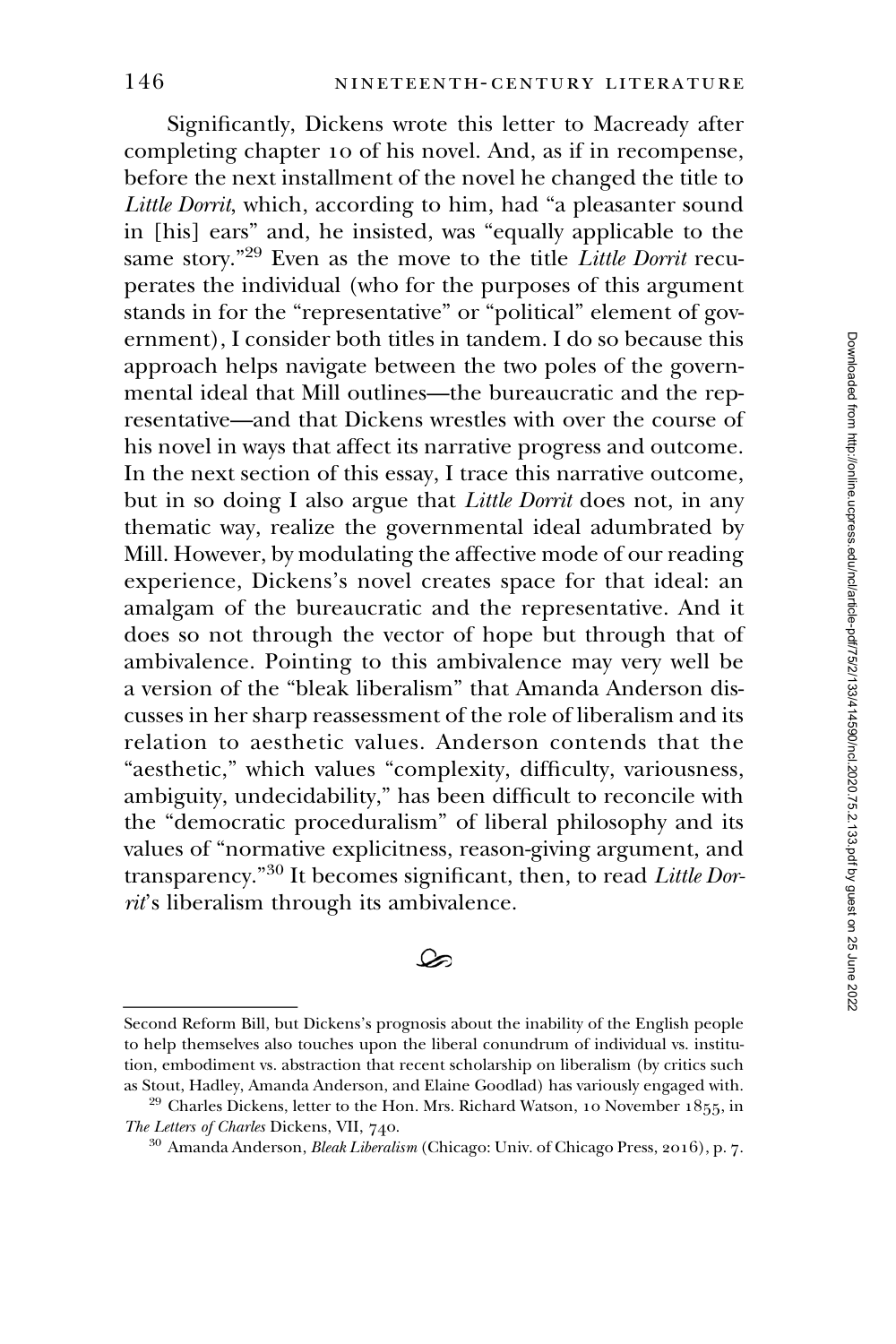To be sure, in its depiction of the Circumlocution Office, Little Dorrit gives plenty for us to be frustrated about concerning the bureaucracy. Some of the most memorable passages of the novel come from its descriptions of the office's confounding ability to do nothing: "the more the Circumlocution Office did," we are told, "the less was done" (Little *Dorrit*, p. 303). And as the enemy of "doing it" (p. 101), the office ensures that men of promise such as Daniel Doyce are compelled to commit their service not to England but to other countries. However, it seems surprising that a novel that is touted for its criticism of the bureaucracy does not actually feature it all that much. Apart from serving as one of William Dorrit's creditors, the Circumlocution Office plays a relatively minor role in the unfolding of the plot. It has very little to do with the backstory of the Clennams and hardly features in the second volume. And if the main allegation that can be leveled against it is that it does nothing, then one has to ask, as does Ruth Bernard Yeazell, "what exactly is 'it' that the Circumlocution Office knows so well How not to do?"<sup>31</sup> Not only is Little Dorrit never clear about the functions that the Circumlocution Office is supposed to perform in the world of the novel, but if the "not doing" becomes the primary feature that prompts our frustration, then it is significant that a credo of "not doing" actually permeates other aspects of the novel as well. If "doing" is to be discerned by the results produced (the lack of which is held against the Circumlocution Office), then Flora's looping verbiage or Mr. F's Aunt's non sequiturs provide a syntactic corollary of "not doing." At a thematic level, we may well echo Yeazell's question to ask: what is it that the others in the novel do? We do not really know what William Dorrit did before he went to the Marshalsea. We are never sure of what commercial enterprise the Clennam business house engages in (very little transaction occurs over the course of the novel). If Arthur manages the business side of his partnership with Daniel, then not only does he do a bad job of it, but he is rarely shown doing it. And even though Amy does manage to support her family by

<sup>&</sup>lt;sup>31</sup> Ruth Bernard Yeazell, "Do It or Dorrit," Novel: A Forum on Fiction, 25 (1991), 35.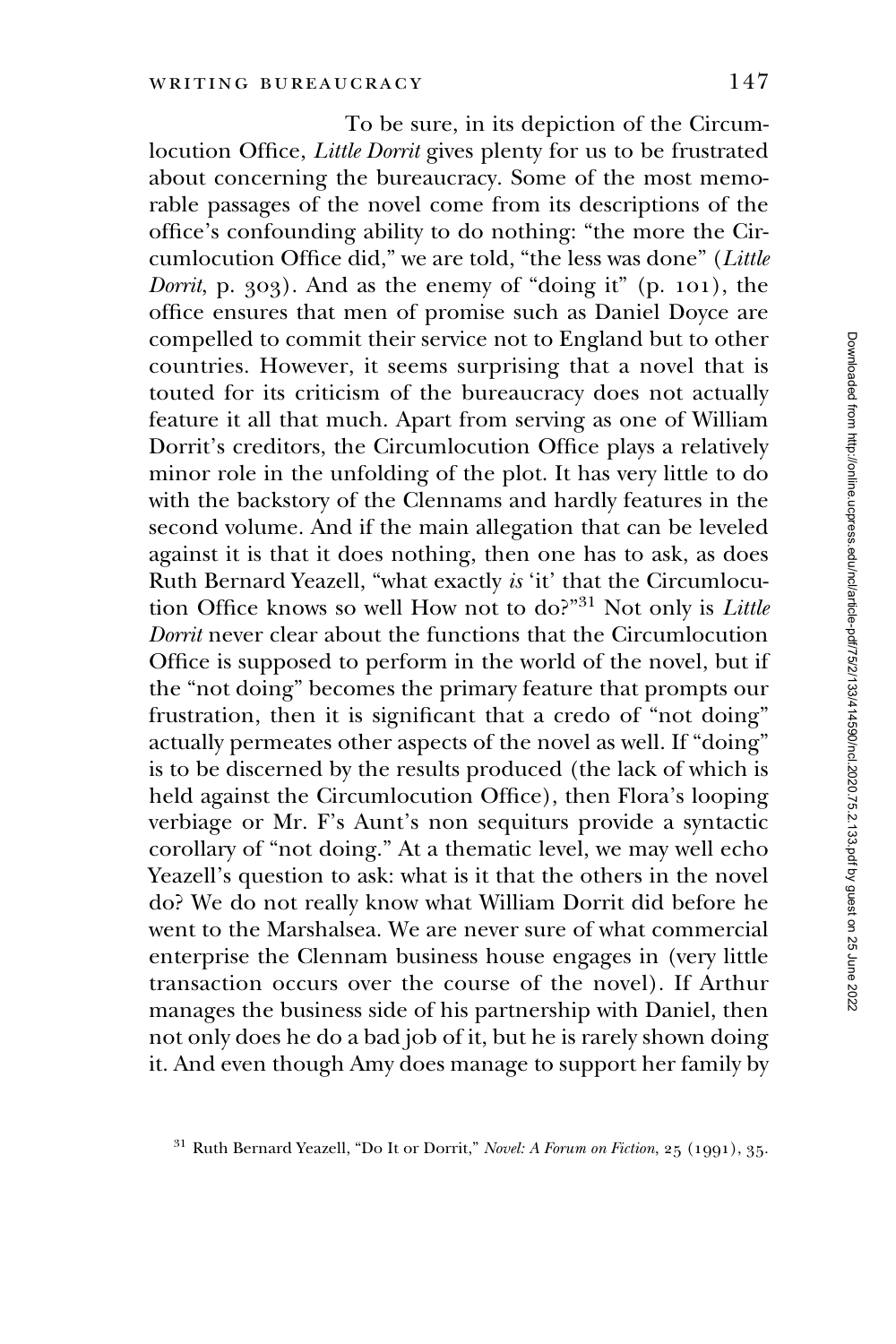sewing, the details of her work, as Helena Michie points out, remain vague.<sup>32</sup>

Strange as it may sound, however, the Circumlocution Office, in contrast, is always engaged in clearly delineated activity. Sure, the Junior Barnacle is described as singeing his ankles, and then his knees, by the fire when Arthur visits him, and some of the other functionaries are engrossed in polishing a gun-barrel with a pocket handkerchief or spreading marmalade on bread with a paper-knife (Little Dorrit, p. 109). But the descriptions of Arthur's interactions with the office are always verb-filled: "form-filling, corresponding, minuting, memorandum-making, signing, counter-signing" (p. 502). When Arthur asks how he can find out which department holds the contract that William Dorrit apparently defaulted on, he is told:

"Why, you'll—you'll ask till they tell you. Then you'll memorialise that Department (according to regular forms which you'll find out) for leave to memorialise this Department. If you get it (which you may after a time), that memorial must be entered in that Department, sent to be registered in this Department, sent back to be signed by that Department, sent back to be countersigned by this Department, and then it will begin to be regularly before that Department." (p. 111)

Even as "memorialise" refers here to the act of petitioning, its invocation of the word "memory" adds a temporal dimension to the paragraph, which in any case underlines the protracted temporality characterizing the Circumlocution Office. Whatever the Circumlocution Office does—and it seems to do a great deal—counts for naught because it is routed through a labyrinthine process that continually defers resolution, thereby nullifying "action" into "inaction." On the one hand, the reliance on documentation and process, characteristic

 $32$  See Helena Michie, The Flesh Made Word: Female Figures and Women's Bodies (New York: Oxford Univ. Press, 1987), p. 36. In her innovative reading of the "floating signifiers" and verbal (dis)articulations in *Little Dorrit*, Rae Greiner remarks that language also fails to do its job in the novel (see Greiner, Sympathetic Realism in Nineteenth-Century British Fiction [Baltimore: Johns Hopkins Univ. Press, 2012], pp. 115-16). However, for Greiner, this syntactic failure forms the basis for sympathetic attachment in the novel.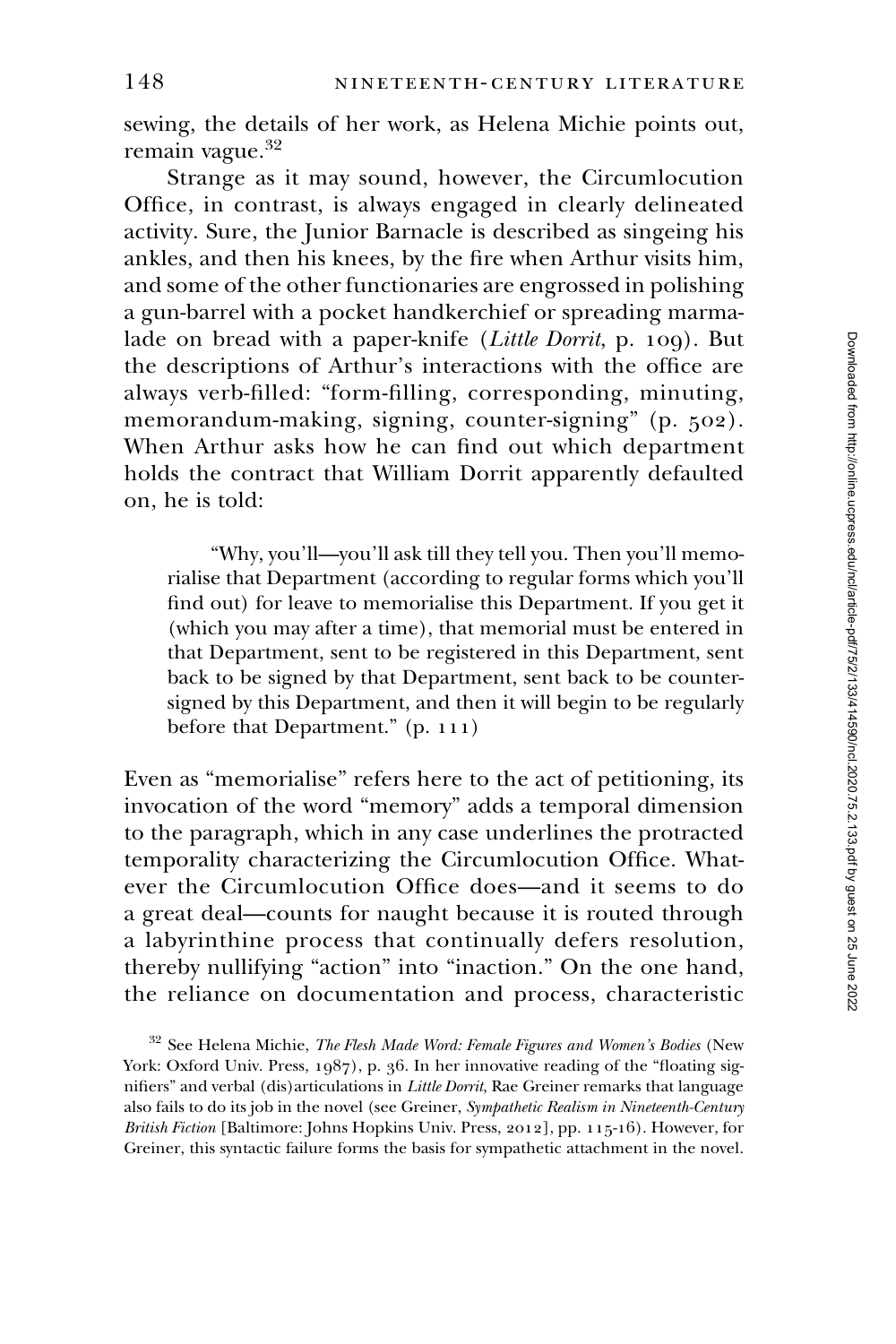features of a bureaucracy that account for its protracted temporality, is intended to make for the transparent, procedural decision-making that underwrites the nonarbitrary nature of liberal governance.<sup>33</sup> On the other hand, as Akhil Gupta notes in his anthropology of bureaucracy, the consequent lack, or deferral, of "finished outcomes" "opens up possibilities of interpretation different from those we might posit were we to look only at finished outcomes."<sup>34</sup> In the case of the Circumlocution Office, therefore, delays are read as obstruction; overaction registers as inaction; and our frustration at the office's incompetence ensures that, at best, it is nothing more than an object of humor.

But if there is anyone who commands attention by doing something in the novel, then it is the financier Mr. Merdle. In fact, the Circumlocution Office's protracted temporality stands in sharp contrast to Merdle's money schemes, which, with their get-rich-quick lure, hinge on a compressed temporality. At one level, Merdle, hailed as the "man of this time" (Little Dorrit, p. 469), serves as a counterpoint to the Circumlocution Office. Arthur bemoans the fact that the multitudinous Barnacles and Stiltstalkings have "narrowed" a "great nation" to "little bounds" (p. 306). Merdle, by contrast, has single-handedly caused "the British name to be more and more respected in all parts of the civilised globe" (p. 386). Unlike the Circumlocution Office's prodigious activity, which amounts to nothing, Merdle's amounts to a lot: he generates wealth, he turns "all he touched to gold" (p. 241). At another level, though, the calamitous consequences of Merdle's financial ventures (which also had a contemporary point of reference in the bank scandals of the early 1850s) make Merdle the target of censure, more so than the Circumlocution Office. Although the lapses of the Treasury, the inspiration for the Circumlocution Office, cost the country dear, in Little Dorrit it is Merdle, rather than the Circumlocution Office, who wreaks more havoc, adversely

 $33$  See Weber, "Bureaucracy," pp. 197-98.

<sup>&</sup>lt;sup>34</sup> Akhil Gupta, Red Tape: Bureaucracy, Structural Violence, and Poverty in India (Durham, N.C.: Duke Univ. Press, 2012), p. 13.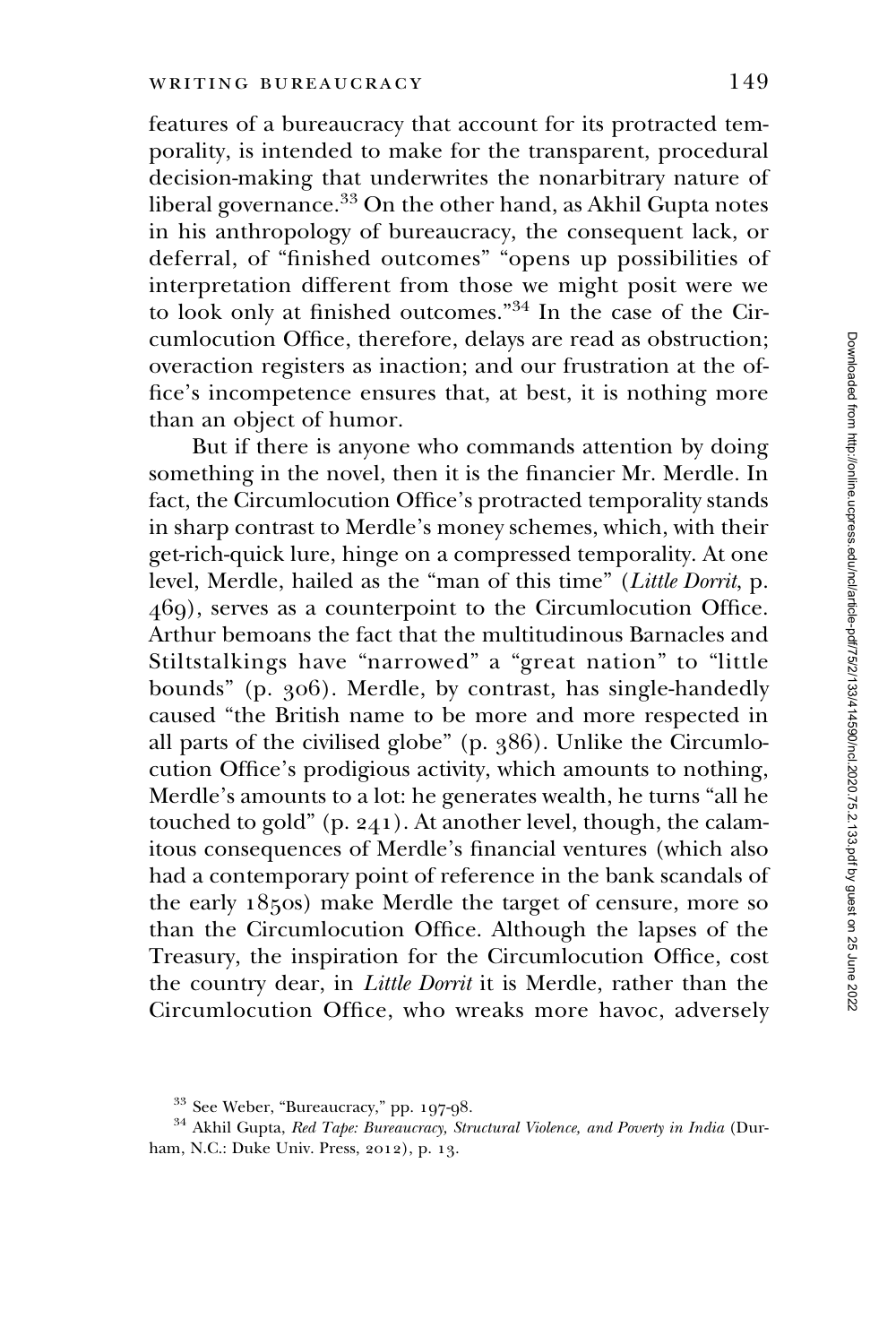affecting a wider group of people, from those in the Bleeding Heart Yard to the upper reaches of Society.

Given that, as mentioned earlier, the Circumlocution Office has "its finger... in the largest public pie, and in the smallest public tart," it is notable that Little Dorrit describes the office's effects more in the abstract, whereas it individuates the effects of Merdle's actions. The extent of the damage that Merdle has wrought is brought home by the fact that it visibly affects characters we have come to know: the Pancks, the Plornishes, Daniel, and, of course, Arthur. The novel's use of characterization, then, makes the Circumlocution Office appear less destructive. This is not to suggest that it is let off the hook. But the cumulative results of Merdle's unfettered activities, which bear consequence only toward the end of the novel (by which time readers have already established a sympathetic relation with many of the characters and are therefore more sensitive to their plight), stand in contrast to the illeffects of the Circumlocution Office, which are described only in generalized terms and listed fairly early on in the novel. As a result of the contrasting ways in which the respective "victims" of Merdle and the Circumlocution Office are characterized—who is presented early on in the novel, who is not; who is characterized at all, who is not—Merdle emerges as a menace who must be removed from the world of the novel (and he is), whereas the Circumlocution Office, though immensely frustrating, even affords considerable humor and certainly does not pose a threat to the lifeworld of the novel (so it stays).<sup>35</sup> Ironically enough, the potency of "character" allows for a recuperation of disembodied process. The disastrous, embodied effects of Merdle's dizzyingly accelerated schemes also give pause to consider whether bureaucracy in its

<sup>35</sup> Significantly, the fate of the Circumlocution Office stands in sharp contrast to that befalling the Court of Chancery in Bleak House  $(1852-53)$ , where the case of Jarndyce v. Jarndyce languished for years because of a dilatory bureaucratic process. Bleak House, however, famously witnesses the "spontaneous combustion" of Mr. Krook, who is a stand-in for the Court of Chancery. No such symbolic indictment visits the Circumlocution Office. That Dickens revisits the question of bureaucratic process (and delay) within a few years of writing Bleak House underlines his continued preoccupation with this issue. That he renders it differently in Little Dorrit, though, reflects a changing if not more muted and ambivalent response to it.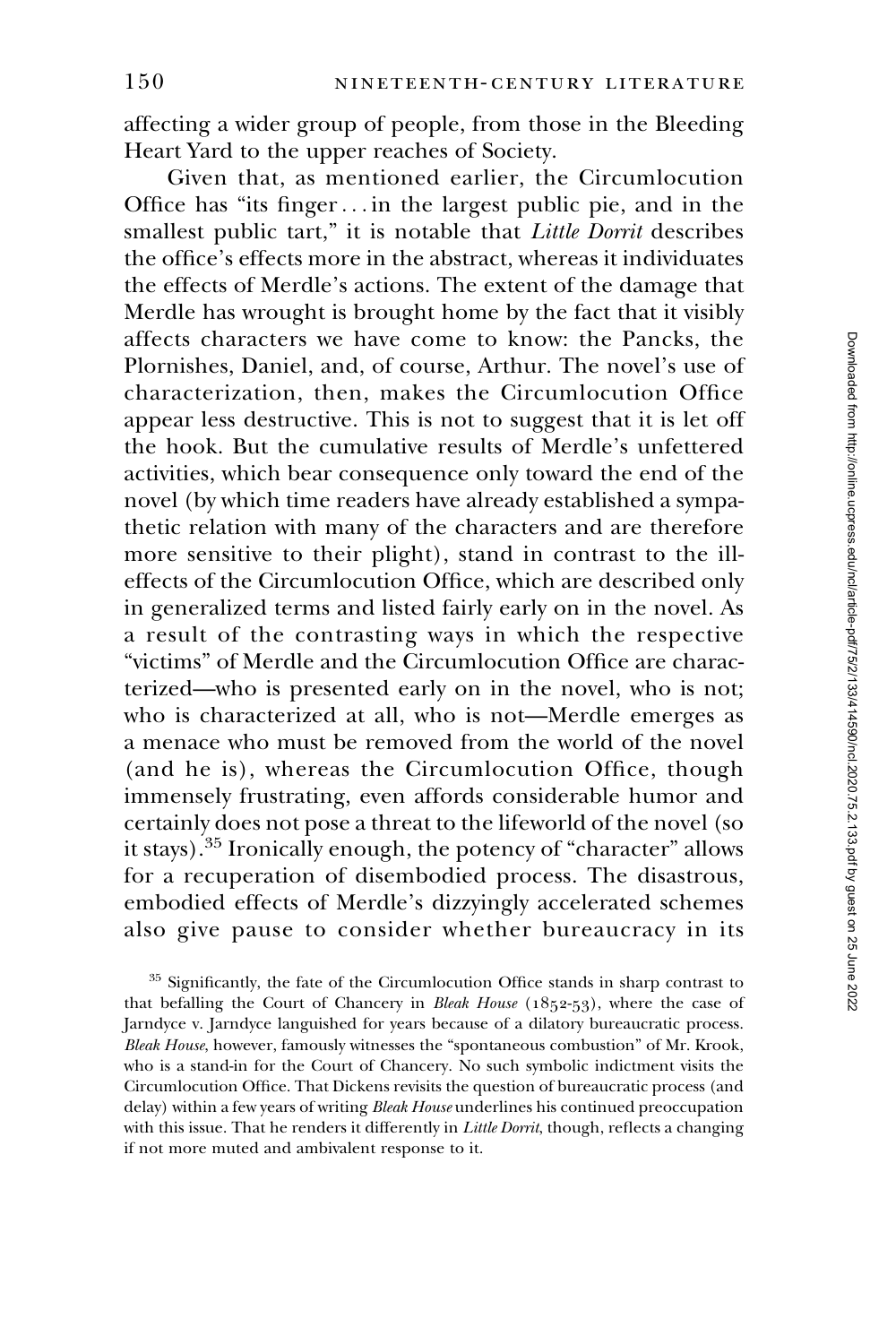emphatic process and accountability, its minute-making, signing, and countersigning, might offer a deferral that is more amelioratory than simply aimless.

And if this process and accountability are materialized primarily through paperwork (the Circumlocution Office generates voluminous writing), then Dickens, the writer who submitted himself to a daily regimen of writing, would not have been insensible to "bureaucratic" process. When writing Little Dorrit, Dickens, in addition to drawing up plans for each chapter in advance, maintained a separate book for writing numbered memorandum notes that assisted in systematic planning for the chapters. In fact, it is these notes that help trace the evolution of Little Dorrit from "Nobody's Fault." Cannily aware of the exigencies of serial publication, Dickens also knew the importance of delay, deferral, of protracted temporalities: jottings of "not yet" abound in his memoranda notes.<sup>36</sup> D. A. Miller perhaps has Little Dorrit in mind when he comments: "the Victorian novel establishes a little bureaucracy of its own, generating an immense amount of paperwork and sending its readers here, there, backward and forward, like the circumlocutory agencies that Dickens satirizes."<sup>37</sup> The bureaucratic mode of writing in and of Little Dorrit was evident to Dickens's friend and biographer, John Forster, who makes note of the elaborate and systematic preparation that Dickens undertook to write the novel but also seems compelled to make amends for a practice that seems routinized, uncreative, if not un-Dickensian. Forster comments: "Never before had his teeming fancy seemed to want such help; the need being less to contribute to its fulness than to check its overflowing" (The Life of Charles Dickens, II, 240).

I do not share Forster's implicit assumptions (and construction) of the distinction between the writerly imagination and bureaucratic process. My point about "bureaucratic writing," in fact, has been about melding these two seemingly

<sup>&</sup>lt;sup>36</sup> See Paul D. Herring, "Dickens' Monthly Number Plans for Little Dorrit," Modern Philology, 64 (1966), 25, 27, 29. See also Harvey Peter Sucksmith, "Appendix B: The Number Plans," in Little Dorrit, ed. Sucksmith, pp. 808-9.

 $37$  D. A. Miller, *The Novel and the Police* (Berkeley and Los Angeles: Univ. of California Press, 1988), pp. 88-89. However, although he focuses on Bleak House, Miller's reading of bureaucracy is more guarded than mine.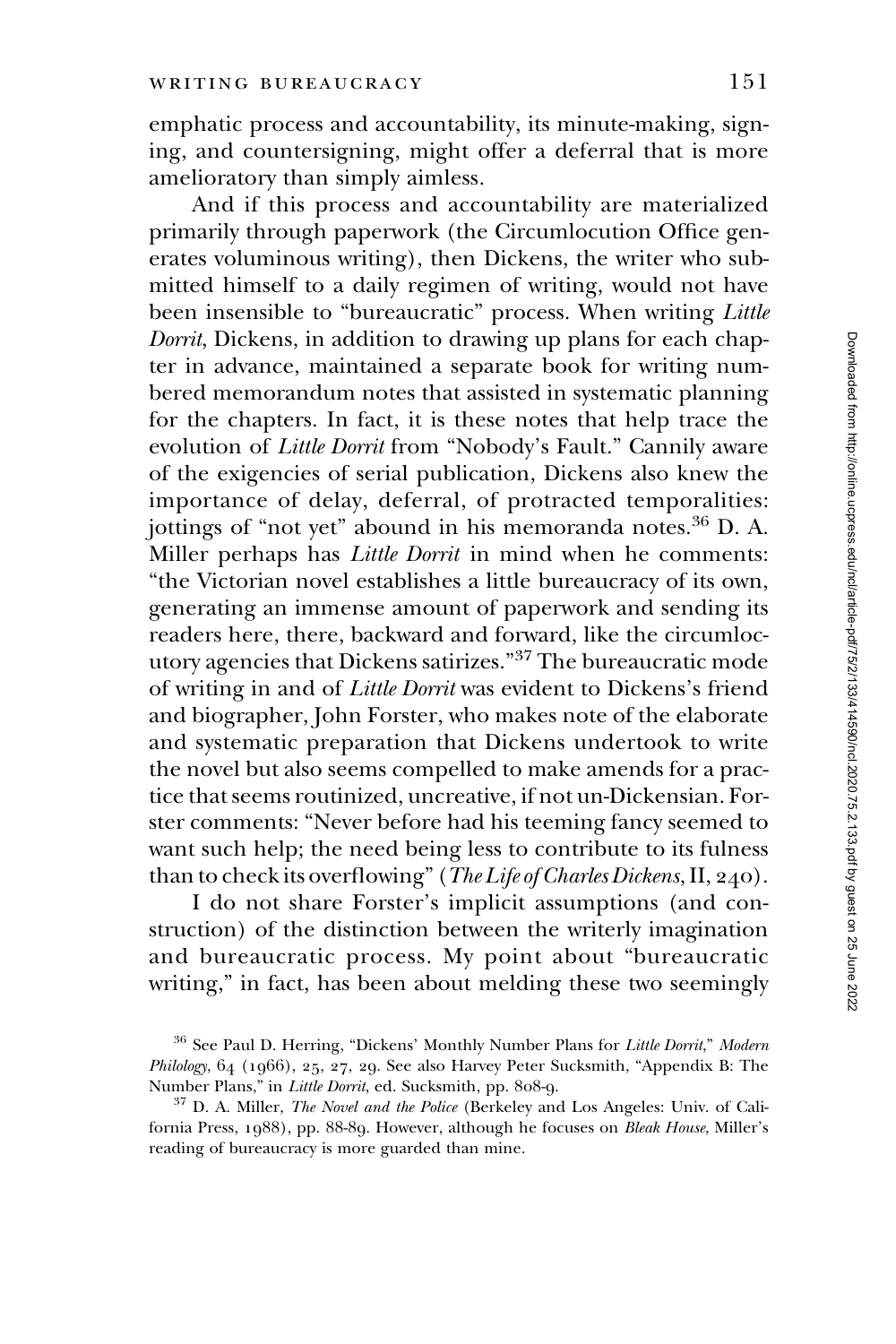disparate categories. I do, however, emphasize that the novel this one, or any other—is not a bureaucratic document in itself; it is not red tape. For one thing, the fact that Little Dorrit in itself furnishes a "finished outcome" makes it a non-bureaucratic document even as it may be produced through a process that I have identified as bureaucratic. But more significantly, the novel is, by design, inventive rather than implementational. It is about creating life-worlds and not just about managing them; the novel possesses what Mill would describe as "vital principle." But if one of the key ways that the novel claims "vital principle"—and thereby distinguishes itself from a bureaucratic document—is through its creation of characters, then it is ironic that characterization in Little Dorrit actually makes a claim for "bureaucracy" precisely by accounting for the inability of bureaucracy to function systematically. In other words, if the Circumlocution Office does not deliver, then its lapses are attributed not so much to an inherent flaw as to the toadyism, favoritism, and nepotism of the characters running it.

The Circumlocution Office is an example of a failed bureaucracy because it is profoundly unbureaucratic. Instead of prioritizing disinterested professional expertise—principles that lay at the heart of the Civil Service Reform exercise initiated by the Northcote-Trevelyan Report of 1853–54, for instance—the Circumlocution Office in Little Dorrit is run by and as a family dynasty. The spectacularly incompetent Sparkler is appointed to a high position in it as a matter of personal favor; the heir-apparent, Ferdinand Barnacle, pleads with Arthur not to ask him anything, and Arthur's pursuit of information makes it necessary to visit the senior Barnacle at home, blurring the lines that the bureaucracy tries to draw between the personal and the professional. It is as if characterization, and the network of sociality that it necessarily embeds individuals in, function to highlight the problems besetting the current bureaucratic structure rather than attributing it to anything intrinsic to the institution itself. But this also means that the problem of bureaucracy would not necessarily be solved if the characters were "good." In other words, even as one realizes that any operation helmed by the likes of Barnacle or Sparkler could hardly be expected to function well, one also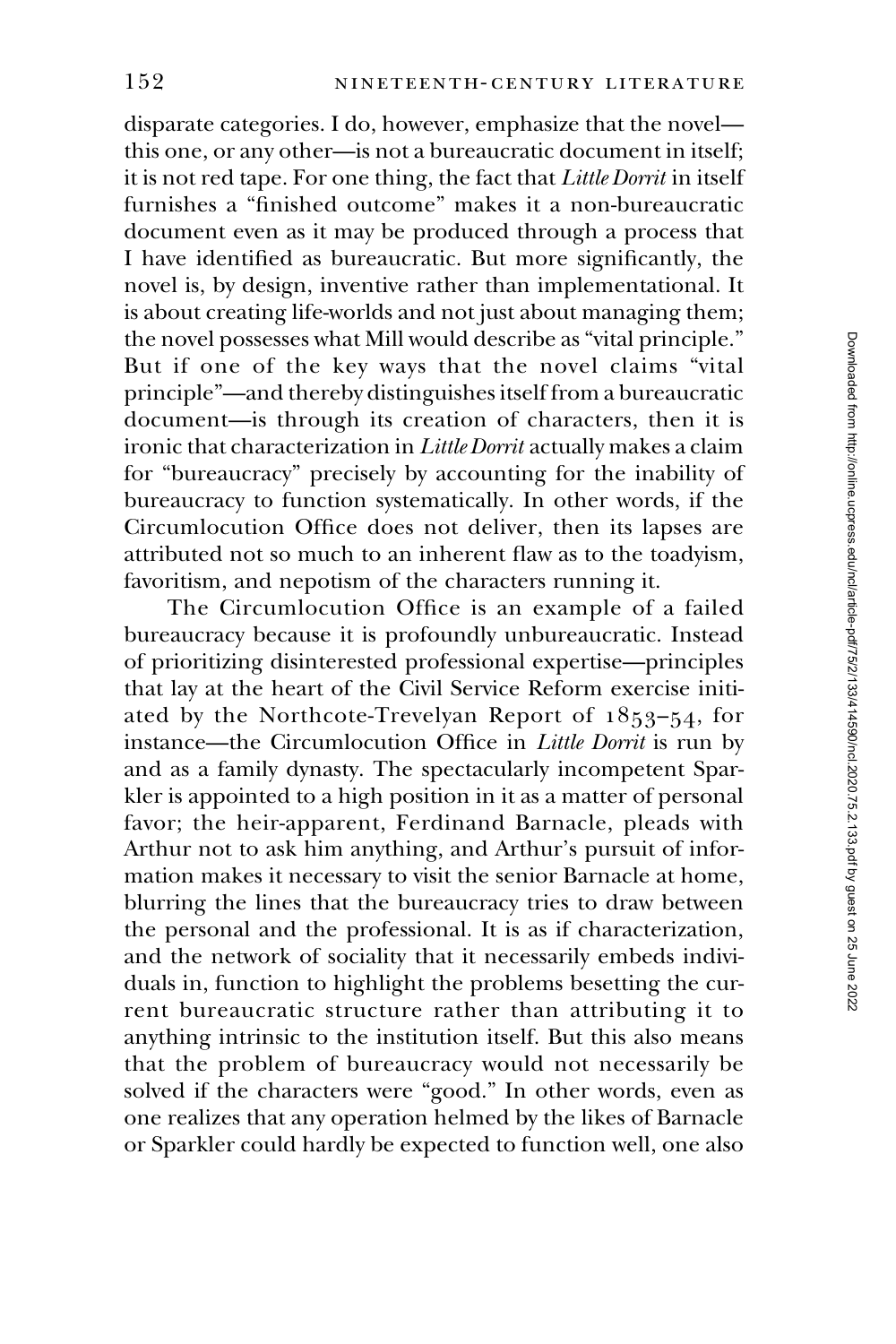wonders if the constitutive members of bureaucracy, who are expected to be impartial, disinterested, professional—depersonalized—as a matter of course, can ever be fully amenable to characterization. What would it mean to "properly" portray the bureaucrat? The "good" bureaucrat? This is not to say that bureaucrats qua bureaucrats cannot ever be characterized, but, couched as they would have to be in terms of sociality, interiority, familialism, and familiarity, they would always in some ways be compromised. The unrepresentability of a functional bureaucracy, then, is both a cause and an effect of its necessarily depersonalized nature.

If, as it seems to me, Little Dorrit makes a muted case for the bureaucracy, then it does not do so by holding out hope for a "good" bureaucrat. That figure, Dickens suggests, can be represented only allegorically. In an article in Household Words published in 1856, when he was midway through writing Little Dorrit, Dickens issued a call for "Somebody" to take on the work of government, in contrast to the "Nobody" who had been responsible for the public disaster: "Now, might it not be well, if it were only for the novelty of the experiment, to try Somebody a little?... what if we were to try Somebody for real work?...I want Somebody who shall be no fiction; but a capable, good, determined workman."<sup>38</sup> But even as he calls for the extranarrative reality of "Somebody," it is also clear that "Somebody" cannot be the subject of narrative: "Where do I, as an Englishman, want Somebody?" he asks, to which he replies: "Before high Heaven, I want him everywhere!" (Dickens, "Nobody, Somebody, and Everybody," p. 146; emphasis added). Dickens describes "Somebody" as capable but elusive in his ubiquity, an individual, but one who cannot be individualized.

This description may well be an accurate one for Amy, who in her littleness is barely noticed (Arthur can hardly see her in the beginning) and whose compassion and sensitivity, though serving as a foil to the Circumlocution Office, cannot be placed along any interiorized trajectory. She just is. Arthur tells Flora, "[Amy's] life has been one of such trial and devotion, and such

<sup>&</sup>lt;sup>38</sup> [Charles Dickens], "Nobody, Somebody, and Everybody," Household Words, 14  $(1856), 146.$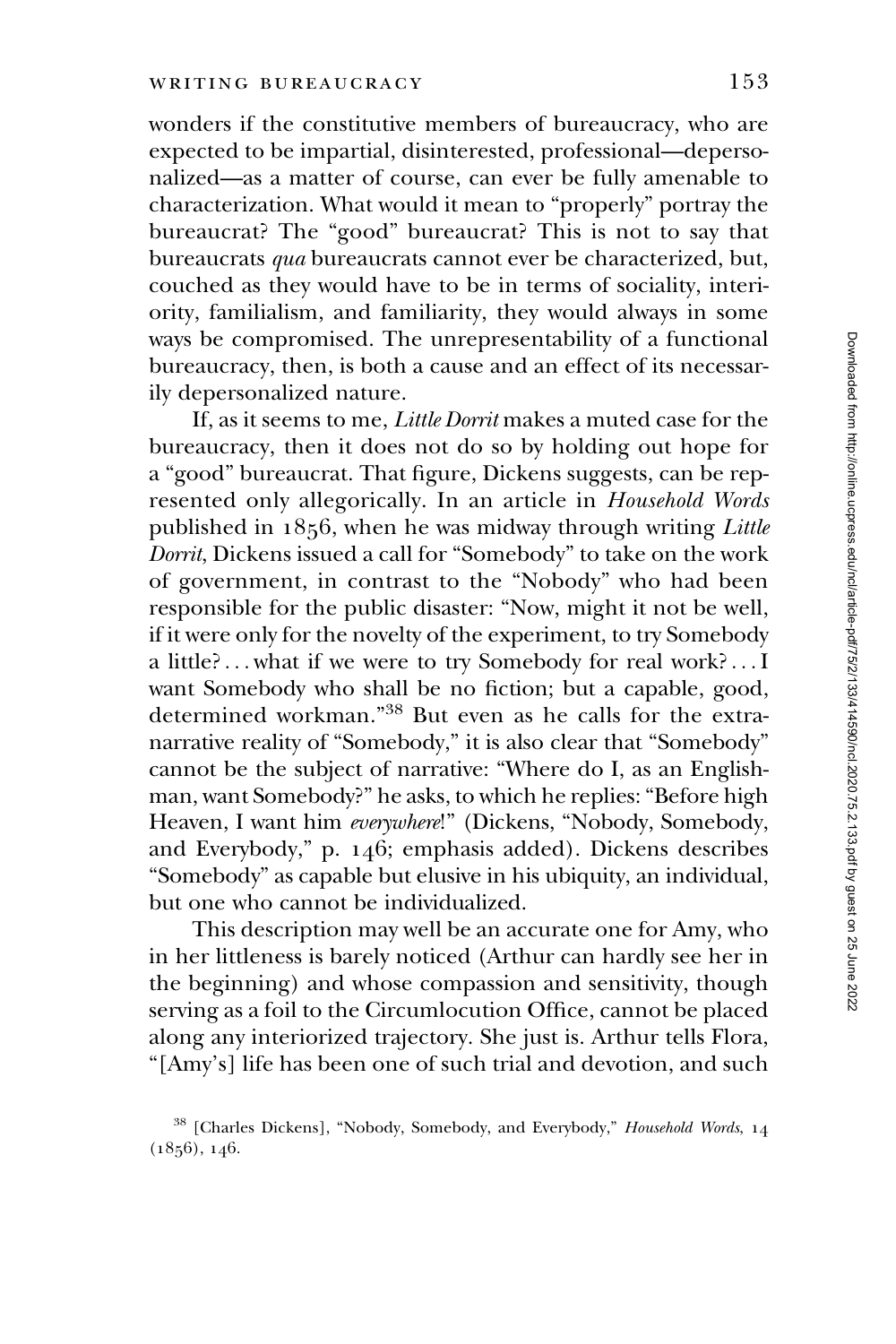quiet goodness, as you can scarcely imagine" (Little Dorrit, p. 266). We, as readers, can scarcely imagine it either. Amy's is a fundamental goodness that, as Claudia Klaver notes, remains unexplained and ultimately problematic.<sup>39</sup> I am not suggesting that in her temperamental quietness or resistance to individualization Amy stands in for the "good" bureaucrat who cannot otherwise be represented, although Sherri Wolf does forward an argument along those lines.<sup>40</sup> Rather, I am struck by the fact that though the novel does not really develop any of its central characters, the plot is geared around them in ways that sustain and marshal our interest, so much so that the ending— Amy's marriage to Arthur—seems to provide sufficient closure. Of course, if by "character development" we refer, as I do here, to a trajectory of psychological depth and interiority, the rounding out of characters, then Little Dorrit is not exceptional in its lack of character development. Critics going back to E. M. Forster have commented on the lack of psychological depth attending Dickens's characterization.<sup>41</sup> In the context of Victorian liberalism, this particular mode of characterization evinces what Hadley describes as "a function of the logic of the individual as form rather than a feature of the individual's psychic richness" (Living Liberalism, p. 66; emphasis in original). Commenting on A Tale of Two Cities (1859), the novel that Dickens would write after Little Dorrit, Daniel Stout reads Dickens's "indifference to personhood" as reflective of the later novel's coming to terms with a more distributed sense of agency.<sup>42</sup>

For the purposes of my argument, the holding back (as it were) on character development can be construed as yet another facet of what I have been calling bureaucratic writing. But what is also important—and this goes back to the political vs. bureaucratic dilemma that I referred to earlier (via Mill)—is

<sup>&</sup>lt;sup>39</sup> See Claudia Klaver, "Natural Values and Unnatural Agents: Little Dorrit and the Mid-Victorian Crisis in Agency," Dickens Studies Annual, 28 (1999), 31.

 $40$  See Sherri Wolf, "The Enormous Power of No Body: *Little Dorrit* and the Logic of Expansion," Texas Studies in Literature and Language, 42 (2000), 223-54.

 $41$  See E. M. Forster, *Aspects of the Novel* (New York: Harcourt, Brace and Co., 1927), pp. 108-9.

<sup>&</sup>lt;sup>42</sup> Daniel Stout, "Nothing Personal: The Decapitation of Character in A Tale of Two Cities," Novel: A Forum on Fiction, 41 (2017), 35. For an expanded version of this essay, see Stout, Corporate Romanticism, pp. 115-44.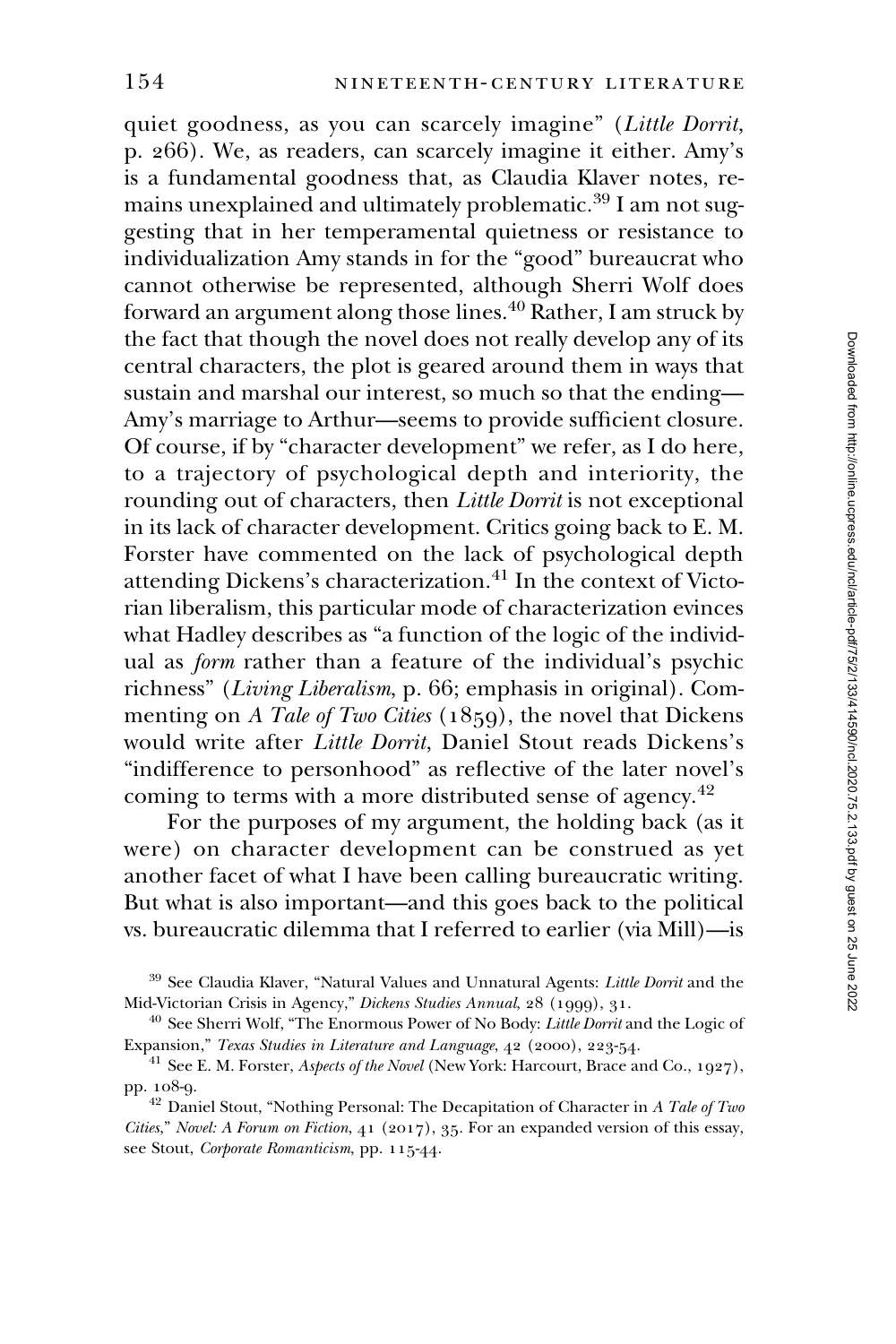what Alex Woloch describes as the "superficial shell of asymmetry" that Dickens's novel retains.<sup>43</sup> Realist novels, Woloch avers, are asymmetrical inasmuch as narrative space is unevenly distributed among the characters that the novel brings into being. The novel "rounds out one or several characters while flattening, and distorting, a manifold assortment of characters" (Woloch, The One vs. the Many, p. 31). Therefore, even as Dickens's novels teem with minor characters, we never lose sight of the protagonists. Although neither Amy nor Arthur is ever really rounded out in Little Dorrit, the plot is geared around them. But, even as the mystery of the Clennam will and codicil or the story of Amy's past and the prospects of her future are what moves the plot along, the novel's characterological investment in them is decidedly restrained. And this is where Dickens departs from other realist writers inasmuch as his "protagonists are sometimes 'unable to think,' because the narrative relentlessly moves away from their thoughts, from their interiority, toward the external events, and minor characters" (Woloch, The One vs. the Many, p. 132; emphasis in original). On the one hand, this skewed relationship between plot and characterization accounts for the novel's ambivalence: Little Dorrit is very interested in what happens to the characters, but it is not interested in them. On the other hand, this ambivalence, which is directly correlative to the "shell of asymmetry," is critical to arriving at—or approximating—that delicate balance between the bureaucratic and the political, the administrative and the representative, the system and the individual.

Even as Arthur and Amy's marriage occasions discomfort (given the filial nature of their relationship for a good part of the novel), the wedding provides a tidy conclusion for Amy, whose diminutiveness is emphasized early in *Little Dorrit* by the fact that, when as a child she did not understand what the Circumlocution Office stood for, she always felt crushed by the sound of Tite Barnacle's name (Little Dorrit, p. 94). In its profession of love and expression of general conviviality, the final wedding scene seems free of the weight of the bureaucracy,

 $43$  Alex Woloch, The One vs. the Many: Minor Characters and the Space of the Protagonist in the Novel (Princeton: Princeton Univ. Press, 2003), p. 132.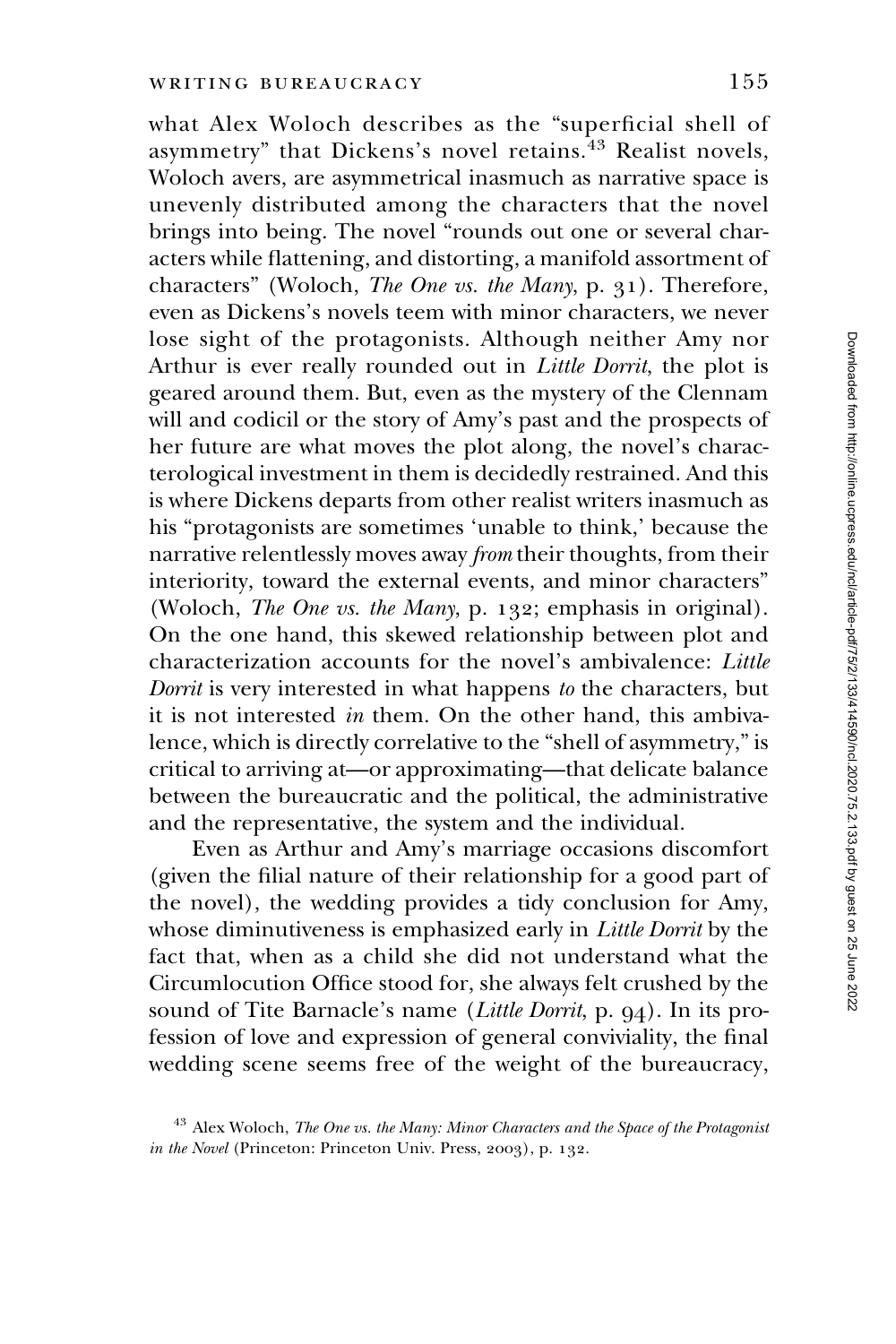especially because Daniel Doyce, the character who suffers most at the hands of the Circumlocution Office and who, in fact, had refused to attend the Gowan-Meagles wedding because he did not want to encounter the Barnacles, not only attends this wedding but also plays a role in the ceremony. An ending such as this implies a clear transition from "Nobody's Fault" to Little Dorrit. It is important to follow through with the enabling aspects of that transition and the discreteness that it implies between the two titles, if only because our resultant distancing from the bureaucracy underlines a recognition of its stultifying effects—a recognition that, ironically, can keep the governmental ideal, at least in its mid-Victorian liberal incarnation, alive. In other words, our loving to hate the bureaucracy actually secures its place, while dispelling the danger of our being enthralled by it. Significantly, while Little Dorrit makes this possible, it also makes space for a bureaucratic sensibility even as—or precisely because—it is critical of the Circumlocution Office. And if the final scene has the newlyweds but quietly walk away into the crowd (and Dickens's notes for it explicitly state, "Very quiet conclusion"), $^{44}$  then these details simply underline the necessary ambivalence that both marks and is offered by the novel.

## $\infty$

On 11 May 1857, Dickens informed Wilkie Collins that he had completed Little Dorrit.<sup>45</sup> Just a day earlier, on 10 May, half a world away in Barrackpore, Bengal, a native sepoy, Mangal Pandey, refused to use the newly commissioned Enfield rifle in an act of defiance that supposedly triggered the so-called Indian Mutiny of 1857, in which Indian soldiers rebelled against their British officers.<sup>46</sup> The aftermath of the Mutiny, as we know, ushered in the demise of the East India

<sup>44</sup> See Sucksmith, "Appendix B: The Number Plans," p. 828.

<sup>&</sup>lt;sup>45</sup> Charles Dickens, letter to Wilkie Collins, 11 May 1857, in The Letters of Charles Dickens, VIII, 322.

<sup>&</sup>lt;sup>46</sup> The causes for the revolt were considerably more complex and manifold. See Rudrangshu Mukherjee, Dateline 1857: Revolt Against the Raj (New Delhi: Roli Books, 2008).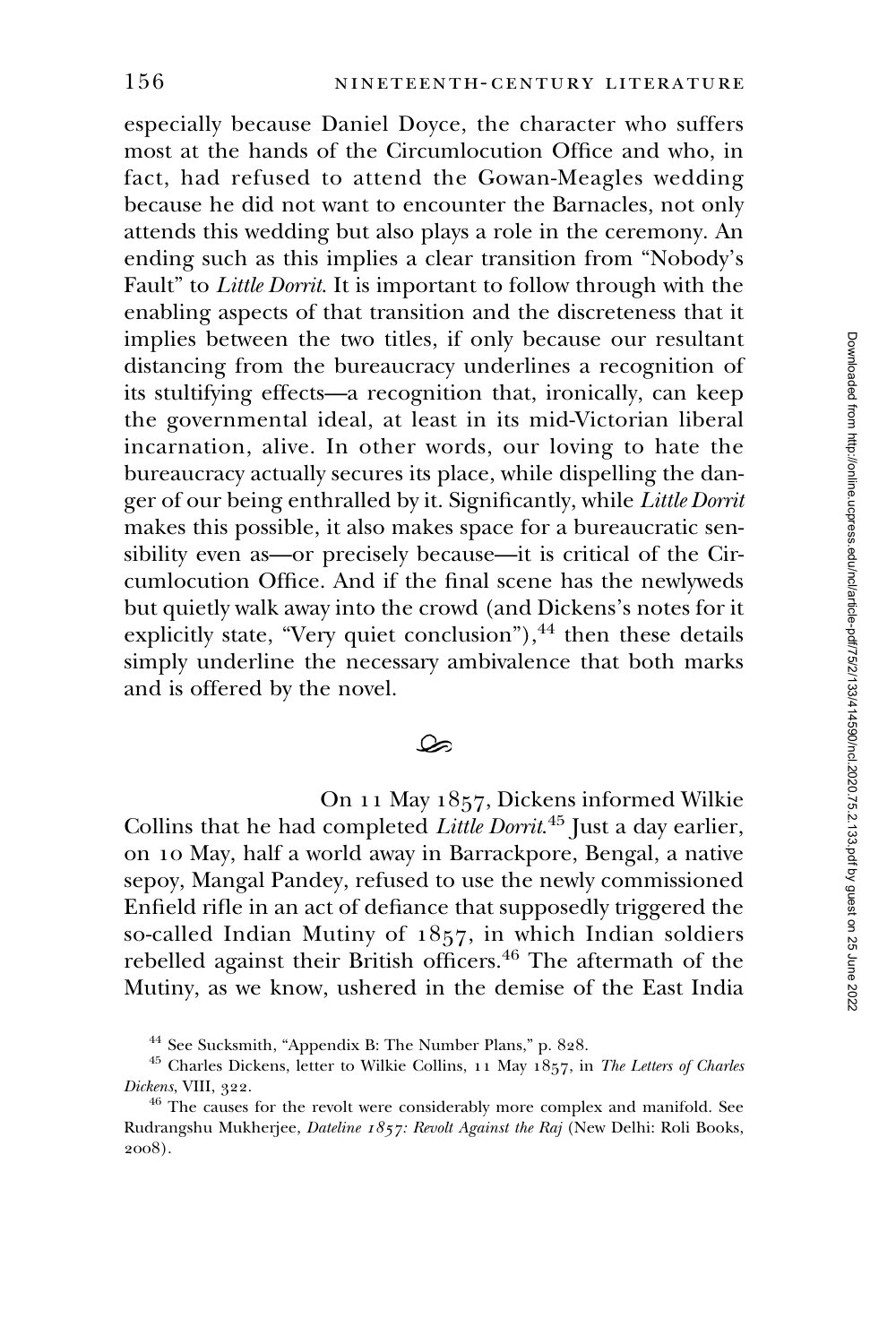Company, and India came under the rule of the British Crown. But India was ruled on the ground by an administrative state. The seat of power in Calcutta, the capital of British India, was Writers' Building, which was so called because it was built in the late eighteenth century to house the administrative officers and clerks of the East India Company, who were called "writers" (writing comprised much of their work). Writers' Building still stands, and it currently houses the offices of the Government of West Bengal. The building, and its name, concretizes the link between bureaucracy and writing that I have been trying to make here. But Writers,' as it is commonly called, also serves as a reminder of the absoluteness of bureaucratic power through which India was primarily ruled. Indians could not vote. Writers' serves as a reminder of the liberal bureaucratic ethos of gradualism that sought to defer the granting of representative power to Indians: they were never ready, not yet, not now. In fact, John Stuart Mill, votary of representative government and longtime employee of the East India Company in London, was of the opinion that representative government could justifiably be withheld from dominions such as India.

Yet it was by gaining entrance into the bureaucracy that Indians, many of whom were authors, playwrights, and novelists, variously launched an anticolonial critique that evolved into a nationalist movement.<sup>47</sup> The point I am trying to make here is not about Indians destroying the master's house with the master's tools, nor about the colonial state's hospitality to critique or opposition. Rather, I want to register the amenability of bureaucracy to the "vital principle" that it is always described against, but with which it bears a crucial complementary relation. Bureaucratic writing of the kind that Little Dorrit constitutes presents, formally and thematically, what I here offer a very brief historical overview of (albeit in its more pronounced colonial variant). In discussing Dickens's writing process, Sucksmith notes that although Dickens was initially

<sup>&</sup>lt;sup>47</sup> I refer here to nineteenth-century authors such as Bankim Chandra Chatterjee, Oyyarathu Chandu Menon, and Dinabandhu Mitra. Also, the passage from anticolonialism to nationalism is by no means seamless or predictable. See Sudipta Kaviraj, "The Imaginary Institution of India," Subaltern Studies: Writings on South Asian History and Society, 7 (1993), 37.